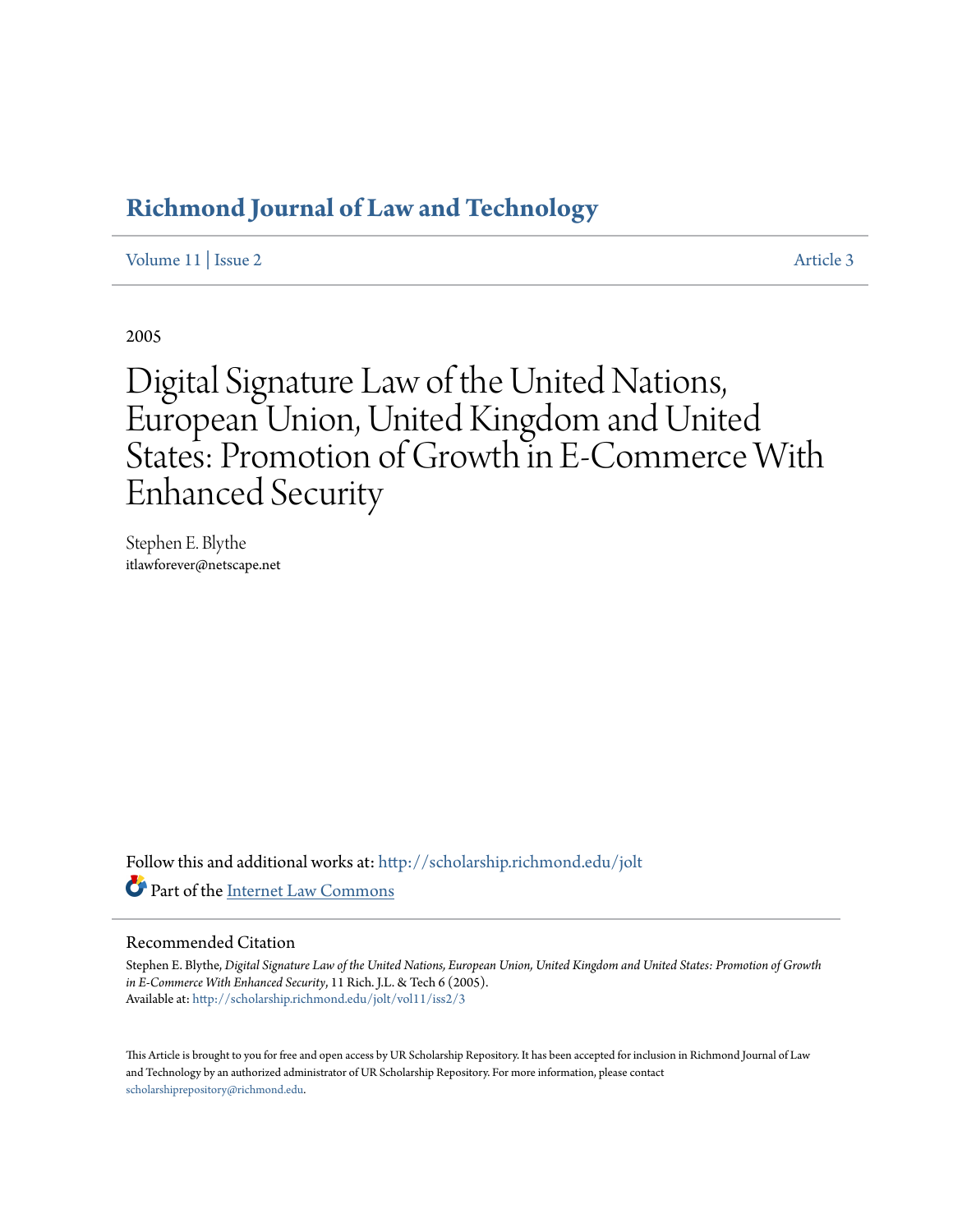## **DIGITAL SIGNATURE LAW OF THE UNITED NATIONS, EUROPEAN UNION, UNITED KINGDOM AND UNITED STATES: PROMOTION OF GROWTH IN E-COMMERCE WITH ENHANCED SECURITY**

*Stephen E. Blythe, Ph.D., J.D., LL.M.*[∗](#page-1-0)

Cite as: Stephen E. Blythe, *Digital Signature Law of the United Nations, European Union, United Kingdom and United Stats: Promotion of Growth in E-Commerce with Enhanced Security*, 11 RICH. J.L. & TECH. 2 (2005), *at* http://law.richmond.edu/jolt/v11i2/article6.pdf.

[1] *Abstract:* Digital signatures enhance the ability of contracting parties to authenticate electronic communication. Sophisticated encryption and decryption technology is used to verify the identity of the other party to the electronic transaction. Digital signature law, necessary for adjudication of disputes between parties in e-commerce, is still in its infancy. This article covers basic digital signature law of the United Nations, the European Union, the United Kingdom, and the United States.

[2] The United Nations' Model Law of Electronic Commerce of 1996 ("MLEC") had many implications. The MLEC approved the utilization of electronic signatures, stated that electronic signatures would have the same legal impact as an ink signature, and remained technologically-neutral, *i.e.*, did not mandate the utilization of any specific type of technology.

[3] The admissibility of "advanced" electronic signatures in legal proceedings and seemed to favor the more sophisticated technologies such as public-key-infrastructure ("PKI"). Utilization of PKI would provide the ultimate in digital signature security.

<span id="page-1-0"></span><sup>∗</sup> Stephen E. Blythe is Professor of Business at Warner Southern College in Florida. His mailing address is: 13895 Highway 27, Lake Wales, Florida 33859, and he can be reached by telephone at (863) 734-5132 (office), (863) 605-3085 (mobile), and (863) 638-3298 (home), and by facsimile at (863) 638-4907. His e-mail address is: itlawforever@netscape.net.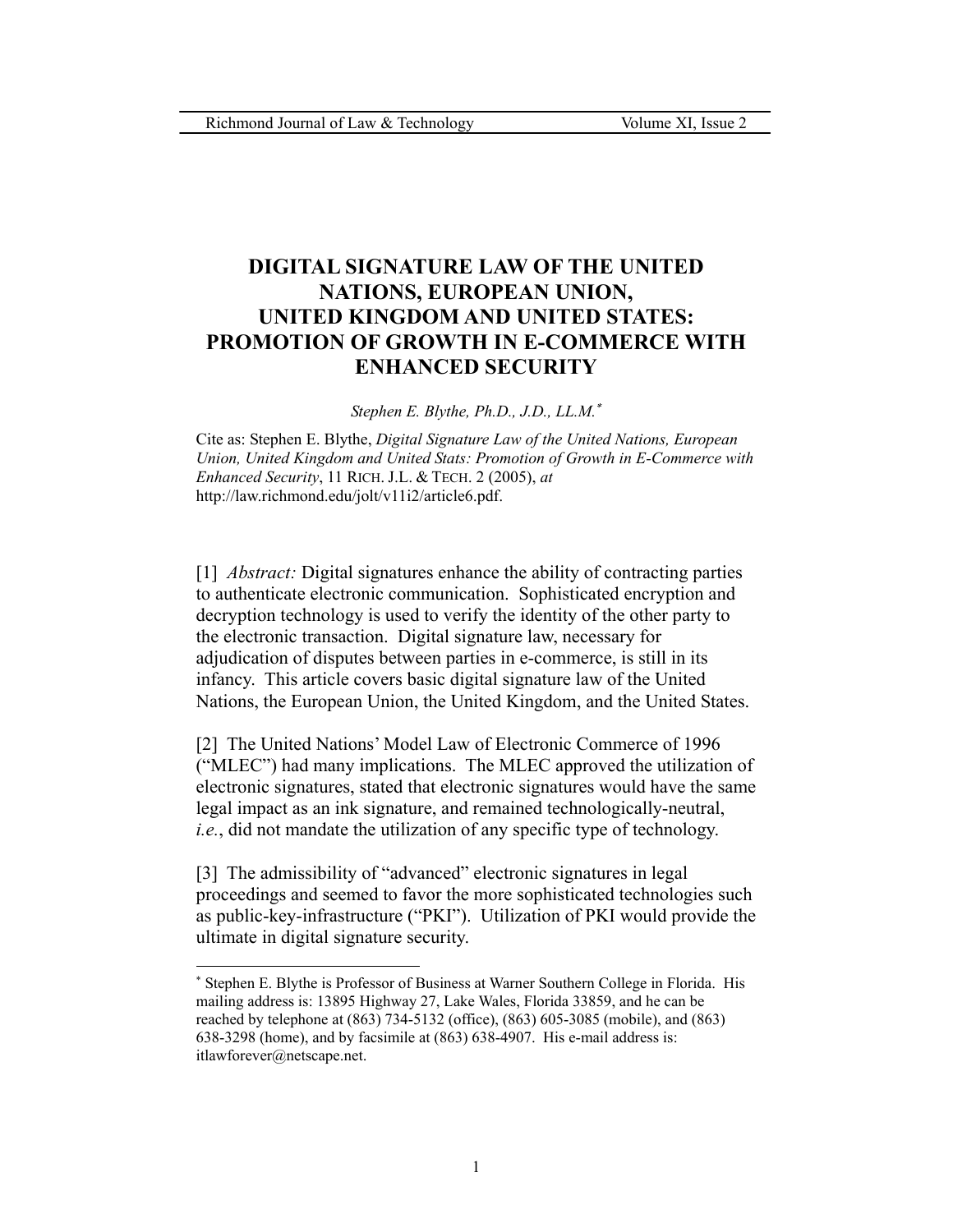[4] The United Kingdom enacted the Electronic Communications Act in 2000. The Act recognized the validity of electronic signatures and affirmed their admissibility as evidence in court. Furthermore, the United Kingdom's Electronic Signatures Regulations went into force in 2002. The purpose of the regulations was to implement certain provisions of the European Union's E-Signatures Directive. However, the United Kingdom remained technologically-neutral.

[5] In the 1990s, most states in the United States adopted some form of the Uniform Electronic Transactions Act, which mandates broad recognition of electronic signatures. In order to achieve more uniformity in the laws of the states, the United States. federal government enacted "E-Sign" in 2000, which preempted all existing state law unless it was the original form of the Uniform Electronic Transactions Act. Unfortunately, United States jurisdictions now have a "patchwork quilt" of dissimilar law regarding digital signatures. The United States is technologically-neutral.

[6] The article concludes with recommendations for improvement of digital signature laws.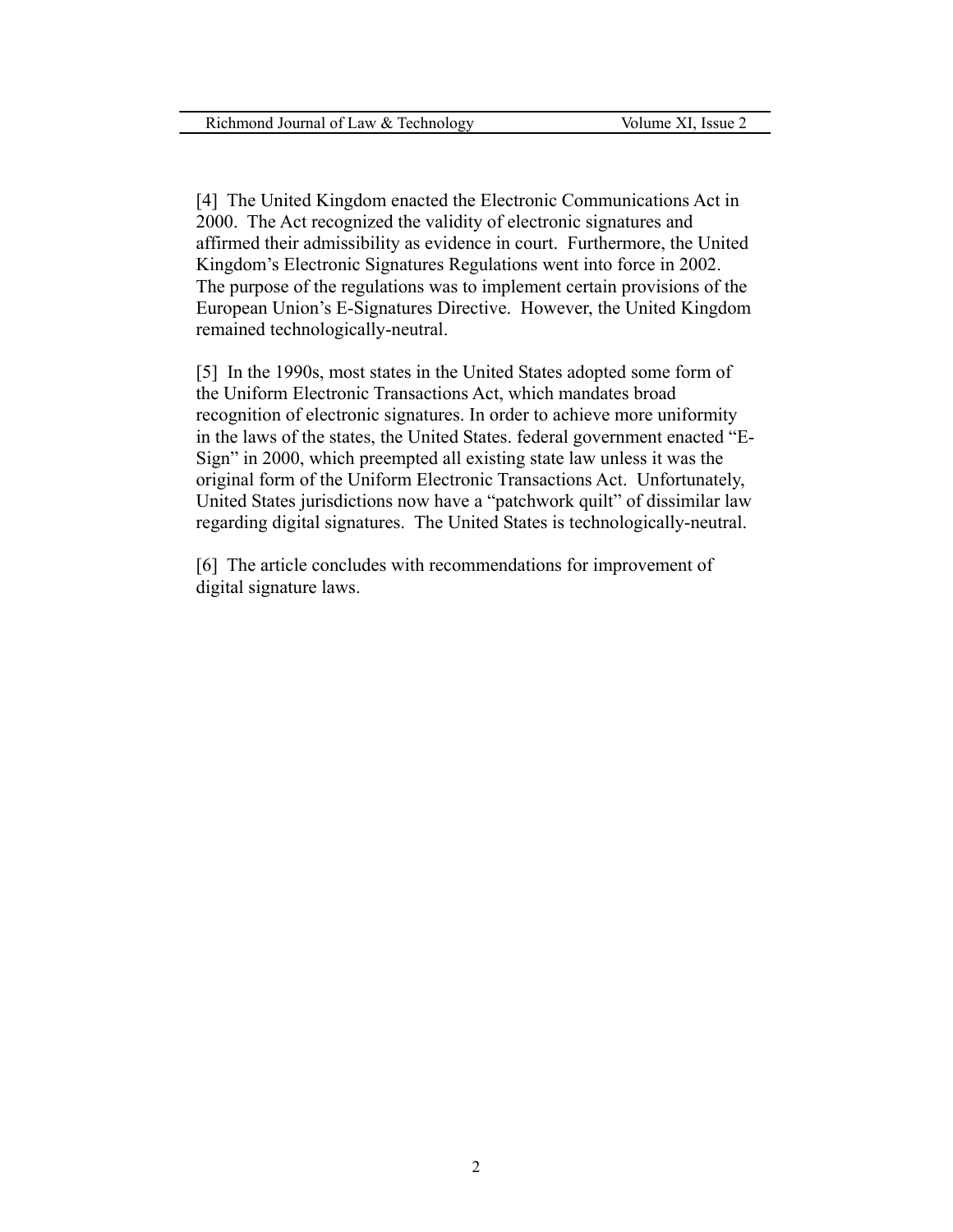## I. OBJECTIVES OF THE ARTICLE

[7] The objectives of this article are as follows: (1) to identify the several types of electronic signatures; (2) to explain PKI technology and how it makes digital signatures more effective than other types of electronic signatures; (3) to provide a concise summary of U.N., EU, U.K., and U.S. digital signature and e-commerce law; (4) to evaluate the law in terms of its facilitation of e-commerce, and to recommend changes in the law in order to encourage a greater use of e-commerce.

## II. ELECTRONIC SIGNATURES

[8] Contract law worldwide has traditionally required the parties to affix their signatures to a document.<sup>[1](#page-3-0)</sup> With the onset of the electronic age, the electronic signature made its appearance. An electronic signature has been defined as "any letters, characters, or symbols manifested by electronic or similar means and executed or adopted by a party with an intent to authenticate a writing,"<sup>[2](#page-3-1)</sup> or as "data in electronic form which are attached to or logically associated with other electronic data and which serve as a method of authentication.["3](#page-3-2) An electronic signature may take a number of forms: a digital signature, a digitized fingerprint, a retinal scan, a pin number, a digitized image of a handwritten signature that is attached to an electronic message, or merely a name typed at the end of an e-mail message.<sup>[4](#page-3-3)</sup>

## III. FOUR LEVELS OF SECURITY

#### *A. First and Second Levels*

[9] When entering into a contract online, four degrees of security are possible.<sup>5</sup> The first level would exist if a party accepted an offer by

<span id="page-3-1"></span><span id="page-3-0"></span>

<sup>1</sup> *See, e.g*, U.C.C. §§ 2-201(1), 2-209(2) (2003). 2 Thomas J. Smedinghoff, *Electronic Contracts & Digital Signatures: An Overview of Law and Legislation*, 564 P.L.I. PAT. 125, 162 (1999).<br><sup>3</sup> Council Directive 1999/93/EC, 2000 O.J. (L 13) 12.

<span id="page-3-2"></span>

<span id="page-3-3"></span><sup>&</sup>lt;sup>4</sup> See David K.Y. Tang & Christopher G. Weinstein, *Electronic Commerce: American and International Proposals for Legal Structures*, *in* REGULATION AND DEREGULATION: POLICY AND PRACTICE IN THE UTILITIES AND FINANCIAL SERVICES INDUSTRIES 333 (Christopher McCrudden ed., 1999). 5 Jonathan E. Stern, Note, *The Electronic Signatures in Global and National Commerce* 

<span id="page-3-4"></span>*Act*, 16 BERKELEY TECH. L.J. 391, 395 (2001).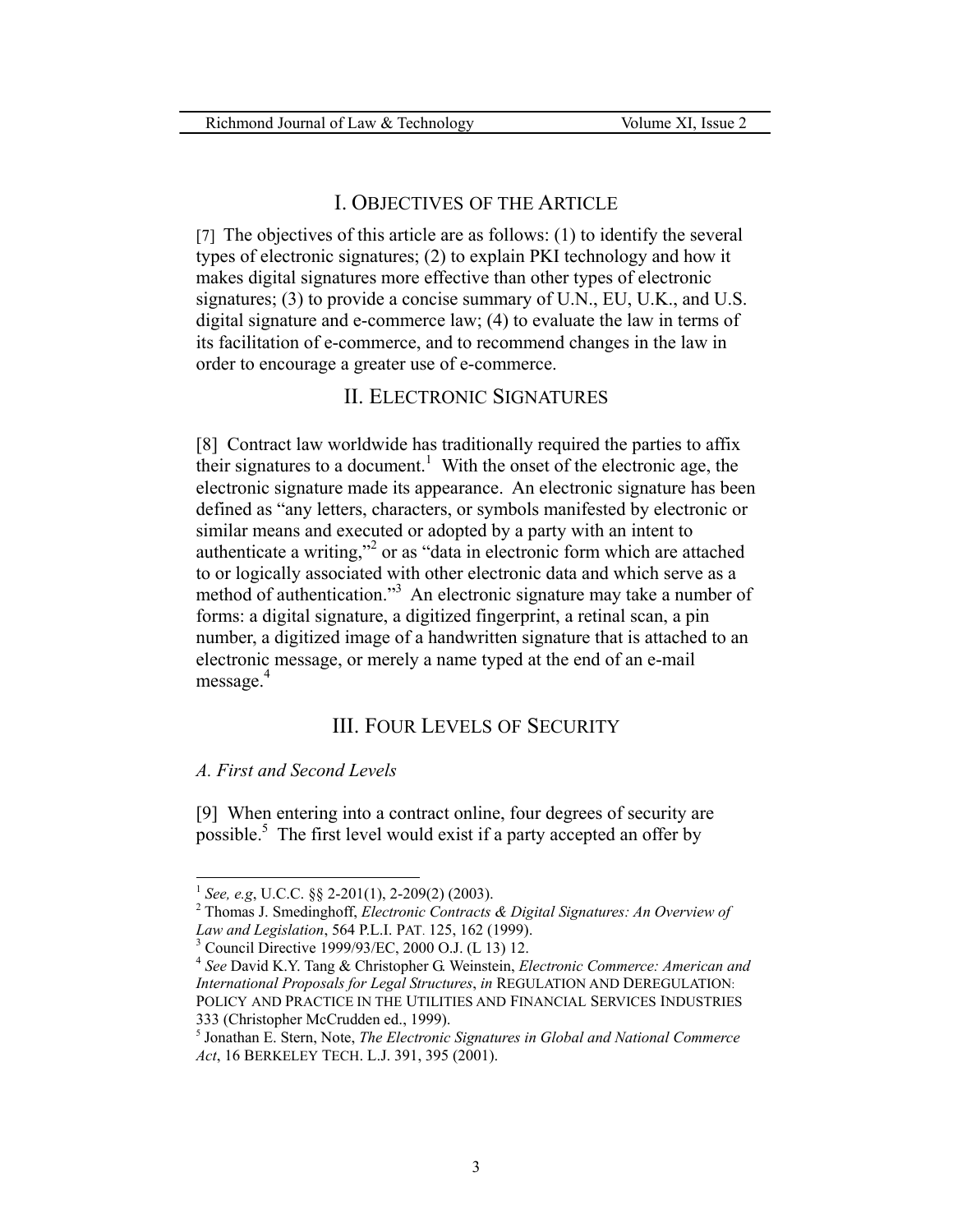| Richmond Journal of Law & Technology | Volume XI. Issue 2 |
|--------------------------------------|--------------------|
|--------------------------------------|--------------------|

merely clicking an "I Agree" button on a computer screen.<sup>[6](#page-4-0)</sup> The second level of security would be incurred if secrets were shared between the two contracting parties; this would be exemplified by the use of a password or a credit card number to verify a customer's intention that goods or services were to be purchased.<sup>[7](#page-4-1)</sup>

#### *B. Third Level: Biometrics*

[10] The third level is achieved with biometrics.<sup>8</sup> Biometric methods involve a unique physical attribute of the contracting party, and these are inherently extremely difficult to replicate by a would-be cyber-thief.<sup>[9](#page-4-3)</sup> The proposed U.K. identity card would use three types of biometrics: photograph, iris scan, and fingerprints.<sup>10</sup> Other examples are a voice pattern, or a digitized image of a handwritten signature that is attached to an electronic message.<sup>11</sup> In all of these examples, a sample would be taken from the person in advance and stored for later comparison for identification.<sup>12</sup> If a person's handwriting was being used as the biometric identifier, the "shape, speed, stroke order, off-tablet motion, pen pressure and timing information" during signing would be recorded, and this information is almost impossible to duplicate by an imposter. [13](#page-4-7) 

#### *C. Fourth Level: Digital Signatures with PKI Technology*

[11] The digital signature is considered the fourth level of security because it is more complex than biometrics.<sup>14</sup> Many laymen erroneously assume that the digital signature is merely a digitized version of a handwritten signature. This is not the case, however; the digital signature refers to the entire document.The technology used with digital signatures

<span id="page-4-1"></span>

<span id="page-4-2"></span>

<span id="page-4-4"></span><span id="page-4-3"></span>

<span id="page-4-5"></span>

<span id="page-4-7"></span><span id="page-4-6"></span>

<span id="page-4-0"></span> $6$  Id.

<sup>&</sup>lt;sup>7</sup> *Id.* 8 *Id.*<br><sup>8</sup> *Id.* 9 *Id.* 10 *Id.* 10 The Hong Kong government began to issue identity cards several years ago and has been successful with its program. It is a "smart" card with an embedded silicon chip that performs data storage and computational functions. *See*, Rina C.Y. Chung, *Hong Kong's 'Smart'Identity Card: Data Privacy Issues and Implications for a Post-September 11th* 

*America*, 4 ASIAN-PAC. L. & POL'Y J. 519, 531 (2003).<br><sup>11</sup> Stern, *supra* note 5, at 395-96.<br><sup>12</sup> *Id*. <sup>13</sup> Cyber-SIGN, *The Legality of Electronic Signatures Using Cyber-SIGN is Well* 

*Established*, at http://www.cybersign.com/news.htm (last visited Nov. 22, 2004). 14 Stern, *supra* note 5, at 396.

<span id="page-4-8"></span>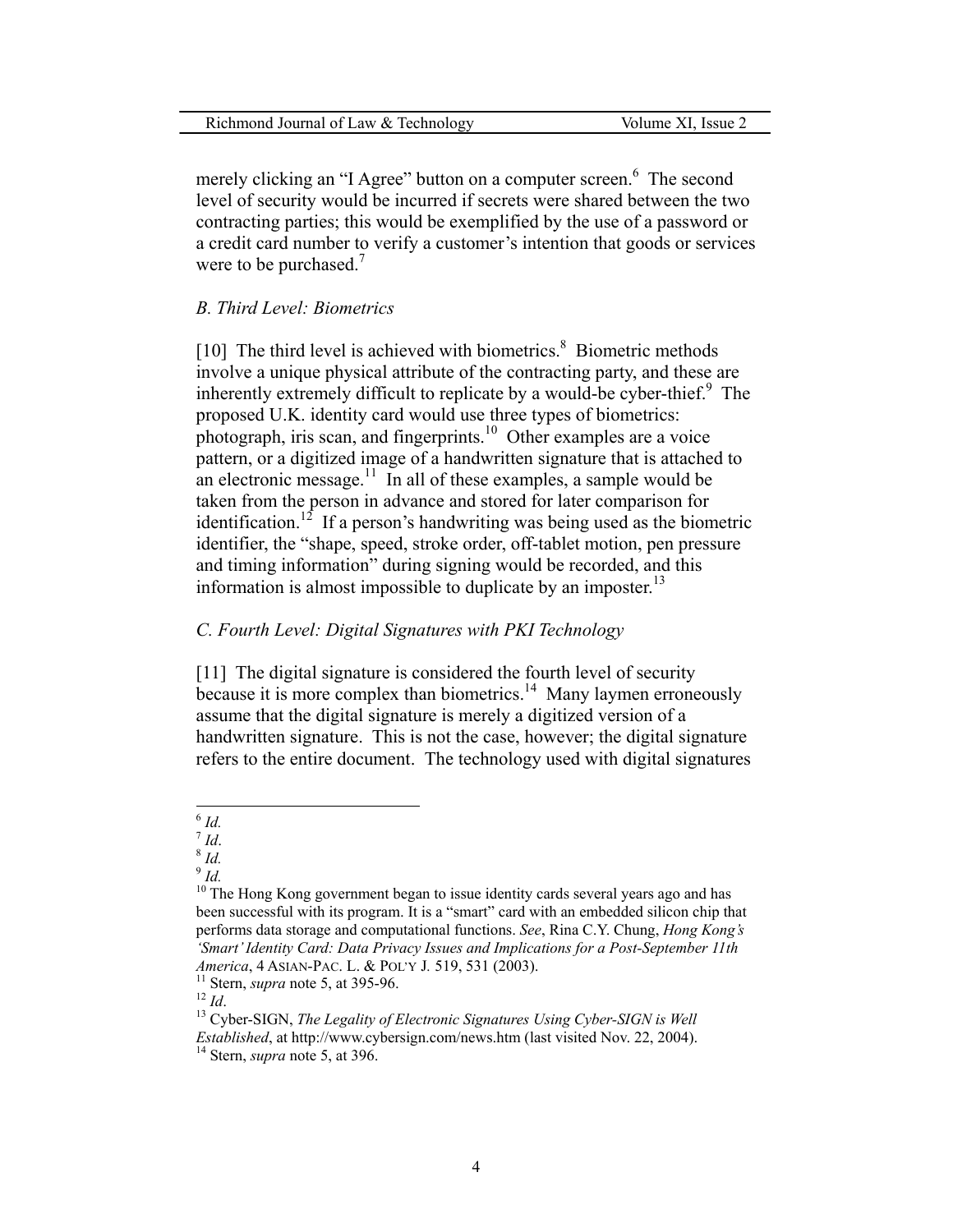is known as Public Key Infrastructure, or "PKI."[15](#page-5-0)The first step in utilizing this technology is to create a public-private key pair; the private key will be kept in confidence by the sender, but the public key will be available online.<sup>16</sup> The second step is for the sender to digitally "sign" the message by creating a unique digest of the message and encrypting it.<sup>17</sup> The third step is to attach the digital signature to the message and to send both to the recipient. The fourth step is for the recipient to decrypt the digital signature by using the sender's public key.<sup>18</sup> If decryption is possible, the recipient knows the message is authentic, *i.e*., that it came from the purported sender.<sup>19</sup> Finally, the recipient will create a second message digest of the communication and compare it to the decrypted message digest; if they match, the recipient knows the message has not been altered.<sup>20</sup> Because PKI verifies the source of a message and its contents, digital signatures are the most advantageous type of esignature. $21$ 

## IV. U.N. LAW OF DIGITAL SIGNATURES AND E-COMMERCE

#### *A. Model Law of Electronic Commerce*

[12] The Model Law of Electronic Commerce ("MLEC") was drafted by the United Nations Commission on International Trade Law ("UNCITRAL") and was approved by the U.N. General Assembly in  $1996<sup>22</sup>$  It is "intended to provide essential procedures and principles for facilitating the use of modern techniques for recording and communicating information in various types of circumstances."[23](#page-5-8) 

<span id="page-5-0"></span><sup>15</sup> Susanna Frederick Fischer, *Saving Rosencrantz and Guildenstern in a Virtual World? A Comparative Look at Recent Global Electronic Signature Legislation*, 7 B.U. J. SCI. &

<span id="page-5-1"></span>

<span id="page-5-3"></span><span id="page-5-2"></span>

<span id="page-5-5"></span><span id="page-5-4"></span>

TECH. L. 229, 233 (2001).<br><sup>16</sup> *Id.*<br><sup>19</sup> *Id.*<br><sup>19</sup> *Id.* <sup>19</sup> *Id.* <sup>20</sup> Jochen Zaremba, *International Electronic Transaction Contracts Between U.S. and EU Companies and Customers*, 18 CONN. J. INT'L. L. 479, 512 (2003).<br><sup>21</sup> For an opposing view in favor of biometrics for ordinary transactions, see Benjamin

<span id="page-5-6"></span>Wright, *Eggs in Baskets: Distributing the Risks of Electronic Signatures*, 32 UWLA L. REV. 215, 225-26 (2001). 22 United Nations Commission on International Trade Law, *UNCITRAL Model Law on*

<span id="page-5-7"></span>*Electronic Commerce with Guide to Enactment* (1996), *at*

http://www.uncitral.org/english/texts/electcom/ml-ecomm.htm (last visited Nov. 22, 2004). 23 *Id*. at 15, cmt. 13.

<span id="page-5-8"></span>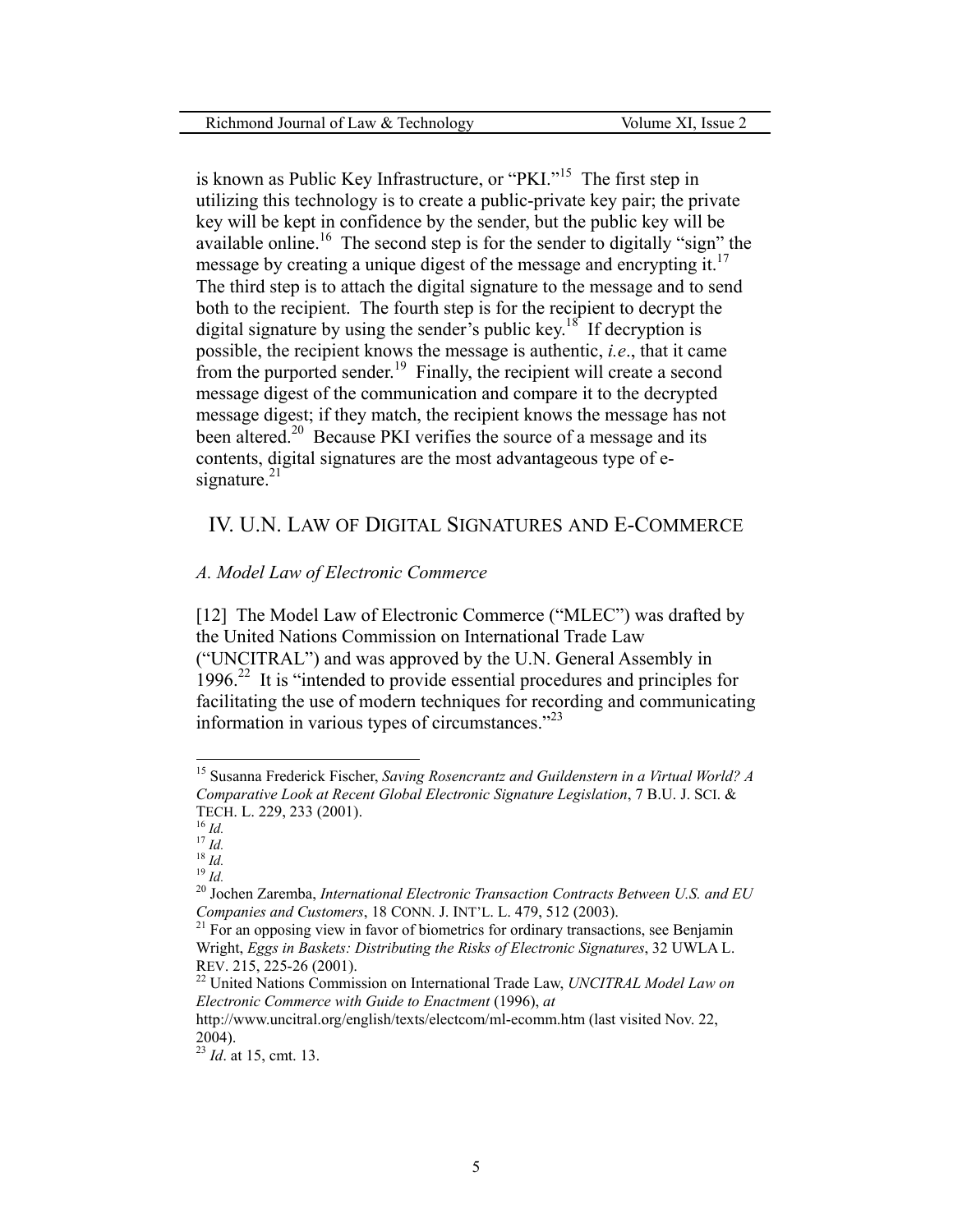[13] Article 7 of the MLEC gives an electronic signature the same legal effect as an ink signature even if "it was not authenticated in a manner peculiar to paper documents," [24](#page-6-0) provided two conditions are met: (1) the signer is identifiable and approved the record and (2) the method used to identify the signer is reliable.<sup>25</sup> Article 7 provides broad guidelines instead of specific prescriptions in order to avoid the "risk of tying the legal framework [of the MLEC] to a given state of technical development."[26](#page-6-2)  Thus, the MLEC is technologically-neutral.

#### *B. Model Law on Electronic Signatures*

[14] Later, UNCITRAL supplemented Article 7 of the MLEC with what became known as the Model Law on Electronic Signatures ("MLES").<sup>27</sup> Pursuant to the MLES, a government agency or a government-approved private firm may use specific types of electronic signatures and serve as a certification authority for that electronic signature.<sup>28</sup> If a government prefers a particular type of electronic signature or technology, then the reliability requirements of MLEC Article 7 must be met.<sup>[29](#page-6-5)</sup> However, this is not intended to exclude other types of technologies which might meet the reliability requirements, but is meant to offer predictability in defining those requirements.[30](#page-6-6)The MLES maintains the stance of technological neutrality begun by the MLEC; however, it also attempts to define standards in which specific technologies can be utilized.<sup>[31](#page-6-7)</sup>

#### V. EU LAW OF DIGITAL SIGNATURES AND E-COMMERCE

*A. The EU E-Commerce Directive* 

<span id="page-6-0"></span> $^{24}$  *Id.* at 27, cmt. 56.

<span id="page-6-1"></span>

<span id="page-6-3"></span><span id="page-6-2"></span>

<sup>24</sup> *Id*. at 27, cmt. 56. 25 *Id*. at 6, art. 7. 26 *Id*. at 27, cmt. 55. 27 *UNCITRAL Model Law on Electronic Signatures*, [2001] <sup>32</sup> Y.B. U.N. Comm'n Int'l Trade L. 499, U.N. Doc. A/CN.9/SER.A/2001.<br><sup>28</sup> *Draft Guide to Enactment of the UNCITRAL Model Law on Electronic Signatures:* 

<span id="page-6-4"></span>*Note by the Secretariat*, U.N. GAOR, 34th Sess., at 17-18, cmt. 32, U.N. Doc. A/CN.9/493 (2001), *reprinted in* [2001] 32 Y.B. U.N. Comm'n Int'l Trade L. 313, 321-

<sup>22,</sup> cmt. 32, U.N. Doc. A/CN.9/SER.A/2001.<br><sup>29</sup> *Id.* at 335, cmt. 133.<br><sup>30</sup> *Id.* 3<sup>1</sup>*Id.* at 318, cmt. 5.

<span id="page-6-5"></span>

<span id="page-6-6"></span>

<span id="page-6-7"></span>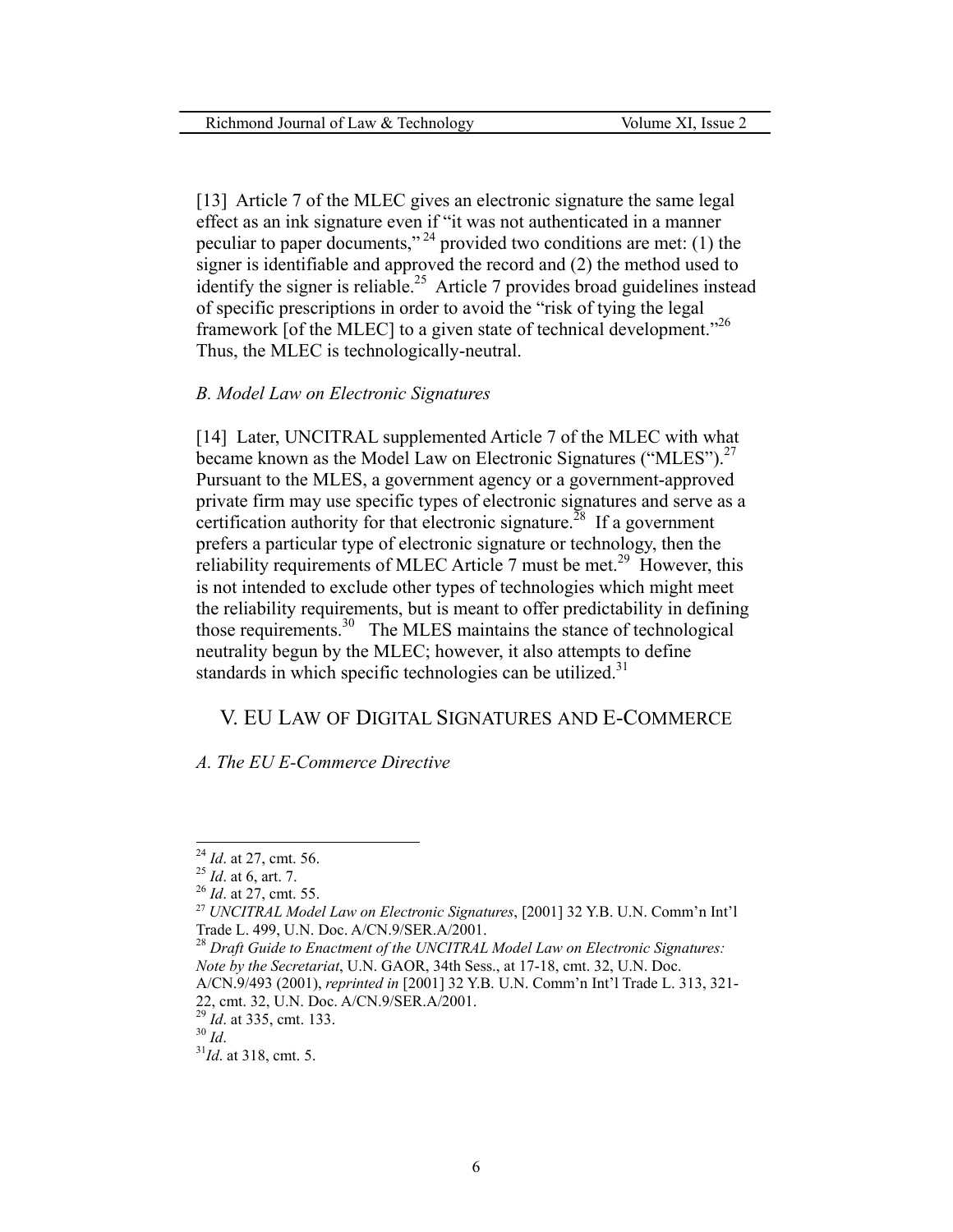[15] The EU E-Commerce Directive<sup>32</sup> went into force on July 17, 2000<sup>[33](#page-7-1)</sup> and was required to be implemented by the Member States no later than January  $17, 2002$ .<sup>[34](#page-7-2)</sup> Its major objective is to ensure the free movement of "information society services," *i.e.*, facilitate the growth of e-commerce among the Member States.<sup>35</sup> Member States are required to recognize the legal validity and effectiveness of e-contracts and are precluded from the establishment of obstacles to their utilization.<sup>[36](#page-7-4)</sup> However, the Ecommerce Directive is procedural and does not establish substantive rules of international law.<sup>[37](#page-7-5)</sup>

[16] The E-Commerce Directive established the "country of origin" principle: e-businesses of the EU must abide by the national laws of the Member State in which they are established.<sup>[38](#page-7-6)</sup> An e-commerce business is considered to be established in the nation in which it is located.<sup>[39](#page-7-7)</sup> The location of the technical equipment alone will not necessarily be dispositive on this issue.<sup>40</sup>

[17] Article 5 of the E-Commerce Directive requires an e-business to inform consumers of its name, whereabouts, and geographic and electronic mail address.<sup>[41](#page-7-9)</sup> The Directive is not applicable to transactions involving taxation, cartels, gambling, notorial activities, data protection, or intellectual property rights.[42](#page-7-10)Member states may specify that the Directive does not apply to situations involving real estate, family law, court documents, or to a promise to pay the debts of another.<sup>[43](#page-7-11)</sup>

[18] The E-Commerce Directive also establishes rules pertaining to the regulated professions, *e.g*., lawyers and accountants[.44](#page-7-12) Online advertising must comply with the respective profession's rules of advertising.<sup>[45](#page-7-13)</sup>

<span id="page-7-0"></span><sup>&</sup>lt;sup>32</sup> See Council Directive 2000/31/EC, 2000 O.J. (L 178) 1.

<span id="page-7-1"></span>

<span id="page-7-2"></span>

<span id="page-7-3"></span>

<span id="page-7-4"></span>

<span id="page-7-5"></span>

<span id="page-7-6"></span>

<span id="page-7-7"></span>

<span id="page-7-8"></span>

<span id="page-7-9"></span>

<span id="page-7-10"></span>

<span id="page-7-12"></span><span id="page-7-11"></span>

<sup>&</sup>lt;sup>32</sup> *See* Council Directive 2000/31/EC, 2000 O.J. (L 178) 1.<br><sup>33</sup> *Id.* at 15, art. 23.<br><sup>34</sup> *Id.* at 15, art. 22.<br><sup>35</sup> *Id.* at 8, art. 1(1).<br><sup>37</sup> *Id.* at 8, art. 1(4).<br><sup>37</sup> *Id.* at 8, art. 1(4).<br><sup>38</sup> *See* Council Di

<span id="page-7-13"></span>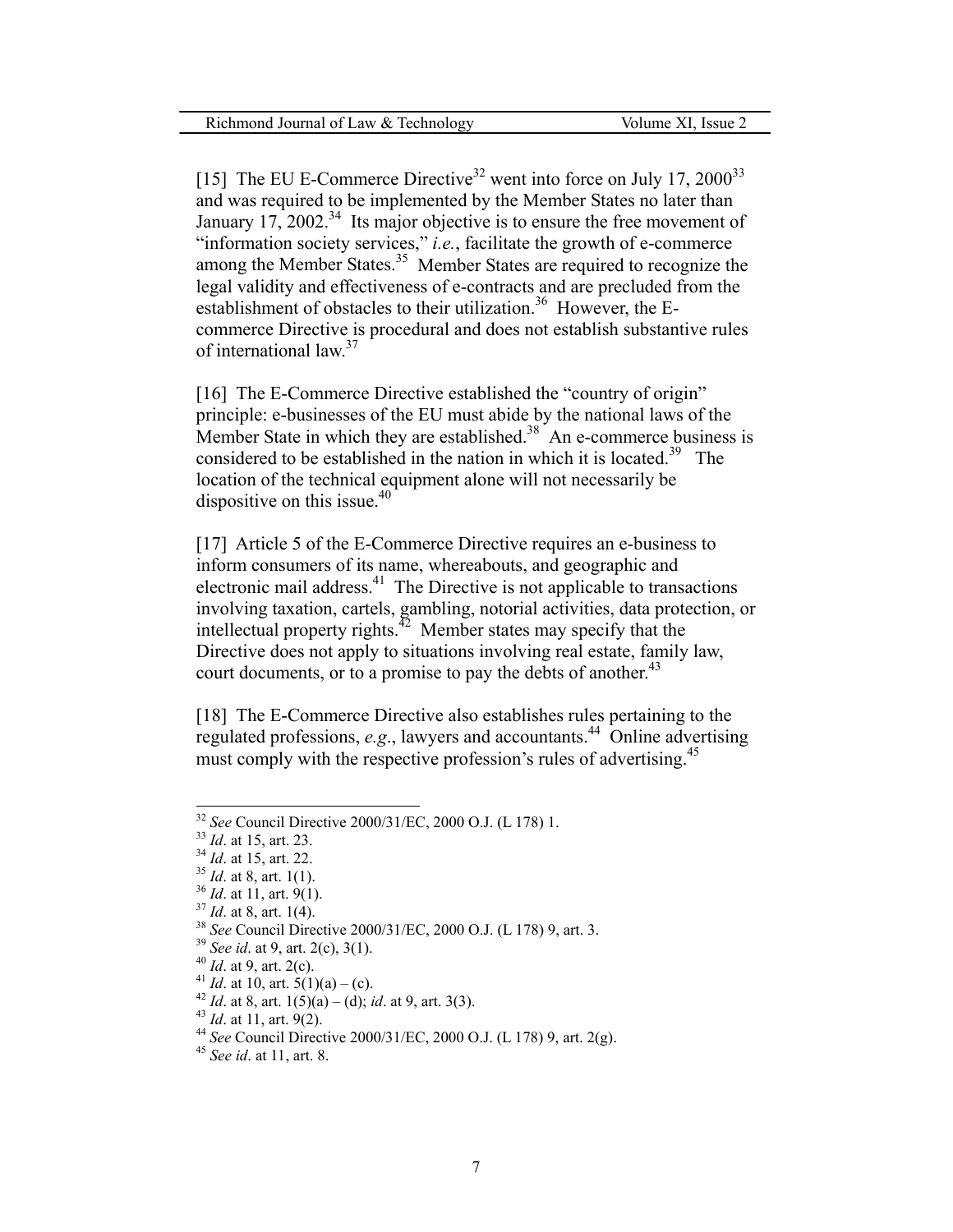| Richmond Journal of Law & Technology | Volume XI, Issue 2 |
|--------------------------------------|--------------------|
|--------------------------------------|--------------------|

[19] The E-Commerce Directive provides that messages are deemed sent and received when the parties are able to access it.<sup>[46](#page-8-0)</sup> However, this provision is not applicable to contracts consummated exclusively by electronic means<sup>4</sup>

#### *B. The EU E-Signatures Directive*

[20] In the late 1990s, several European countries began to independently enact digital signature laws pertaining to e-commerce.<sup>48</sup> The EU became concerned because of differences in those laws.<sup>49</sup> In order to provide for a basis upon which to reach convergence, the EU eventually wrote and issued the Directive on a Community Framework for Electronic Signatures ("E-Signatures Directive").<sup>50</sup> All Member States were required to implement it by July 19, 2001.<sup>51</sup> Its main provisions are concerned with legal recognition of electronic signatures, free circulation of electronic signature products, liability, technological neutrality, scope, and international aspects.<sup>52</sup>

## *C. Legal Recognition of "Advanced" E-Signatures*

[21] The E-Signatures Directive distinguishes between basic "electronic signatures" and "advanced electronic signatures."<sup>53</sup> No discrimination is allowed against an electronic signature if it is "advanced," based on a "qualified certificate," and created by a "secure signature creation device."<sup>54</sup> Advanced e-signatures are admissible in legal proceedings<sup>[55](#page-8-9)</sup> and require a greater level of security than basic e-signatures. An "advanced" e-signature is defined to require: a unique link to the signatory; capability of identification of the signatory; creation using means under the sole control of the signatory; and linkage to the data in a manner whereby the recipient is able to detect any alterations to the

<span id="page-8-0"></span> $46$  *Id.* at 12, art. 11(1).

<span id="page-8-2"></span><span id="page-8-1"></span>

<sup>&</sup>lt;sup>47</sup> *Id.* at 12, art. 11(3).<br><sup>48</sup> Anthony Burke, *EU and Irish Internet Law: An Overview*, 13 INT'L L. PRACTICUM, at

<span id="page-8-3"></span>

<span id="page-8-4"></span>

<span id="page-8-6"></span><span id="page-8-5"></span>

<sup>107, 113-15 (</sup>Autumn 2000),<br><sup>49</sup> Mariam A. Parmentier, *Electronic Signatures*, 6 COLUM. J. EUR. L. 251, 252 (2000).<br><sup>50</sup> Council Directive 1999/93/EC, 2000 O.J. (L 13) 12.<br><sup>51</sup> *Id.* at 10, art. 13.<br><sup>52</sup> Jacqueline Klosek

<span id="page-8-7"></span><sup>&</sup>lt;sup>53</sup> Council Directive, *supra* note 50, at 5, art. 2. <sup>54</sup> *Id.* at 7, art. 5. 55 *Id.* at 7, art. 5(1)(b).

<span id="page-8-8"></span>

<span id="page-8-9"></span>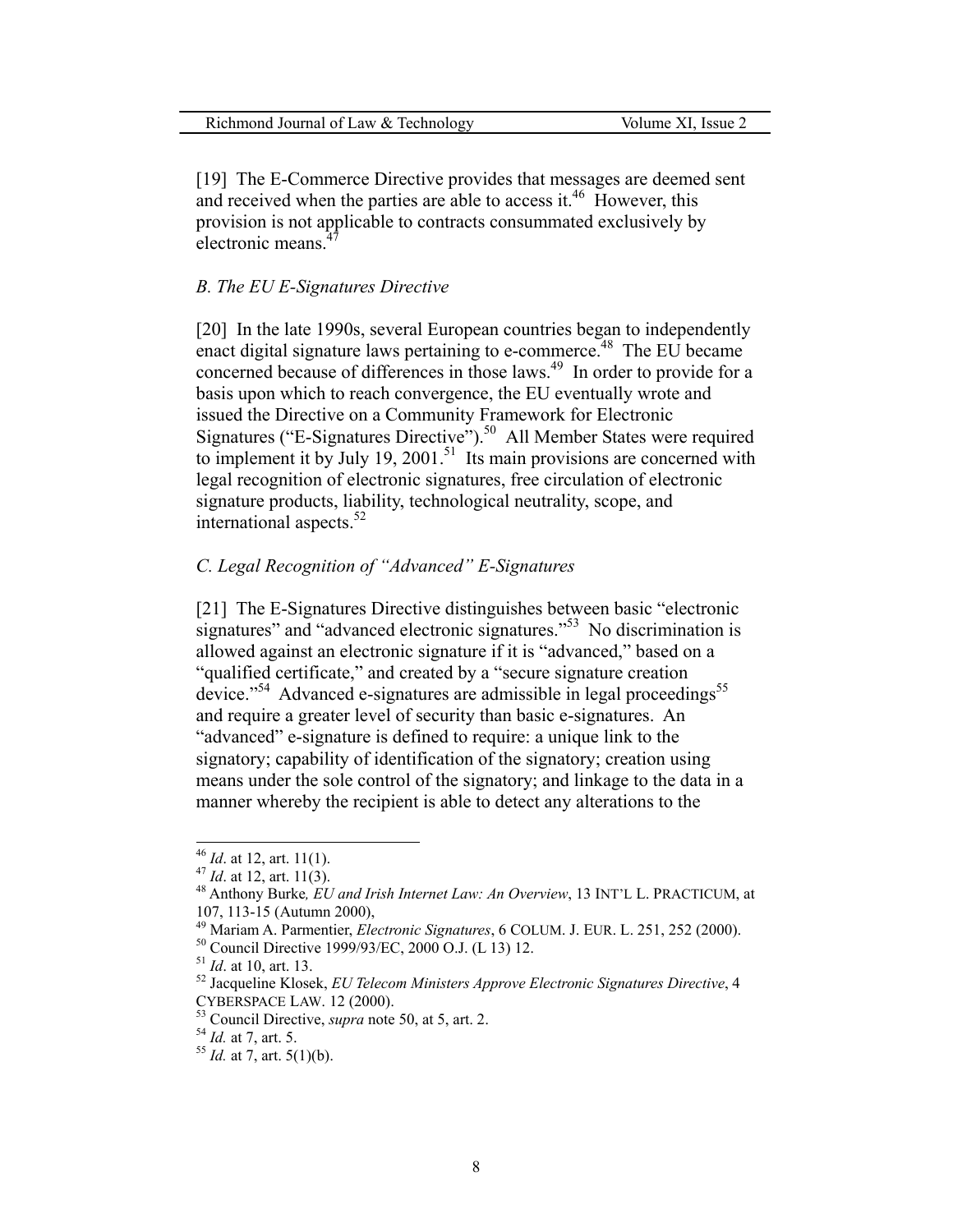original document sent by the signatory.<sup>56</sup>

#### *D. CSP Requirements and Liability*

[22] The E-Signature Directive also provides for explicit requirements for qualifying as a Certification Service Provider ("CSP").<sup>57</sup> A CSP is an independent party that provides qualified certificates, electronically attesting that an electronic signature is linked to a particular person.[58](#page-9-2) All "electronic-signature products" of CSPs must be allowed to circulate freely, subject only to the laws of the country of origin.[59](#page-9-3) The E-Signature Directive places much reliance on CSPs to ensure that a requisite level of security is maintained. Accordingly, CSPs are held liable for damages suffered by any entity or person who reasonably relies on a qualified certificate.<sup>60</sup>

#### *E. Technological Neutrality*

[21] The E-Signature Directive does not explicitly require the use of any specific technology; ostensibly, it is technologically neutral.<sup>61</sup> However, because of its emphasis on attainment of security, the Directive does seem to implicitly support the use of more sophisticated and security-minded technologies, such as PKI.

#### *F. Scope*

[22] The E-Signatures Directive was intended to have a narrow scope,  $62$ and was not intended to affect the validity of contracts generally, nor meant to modify the formation requirement established by national or EU contracts law.<sup>[63](#page-9-7)</sup> In other words, it is procedural and does not establish any substantive contract law.<sup>[64](#page-9-8)</sup>

#### *G*. *International Aspects*

<span id="page-9-0"></span> $56$  *Id.* at 5, art. 2(2) (a)-(d).

<span id="page-9-3"></span><span id="page-9-2"></span>

<span id="page-9-1"></span><sup>&</sup>lt;sup>57</sup> *Id.* at 11, Annex II(d).<br><sup>58</sup> *Id.* at 11, Annex II.<br><sup>59</sup> Council Directive, *supra* note 50, at 7, art. 4(2).<br><sup>60</sup> *Id.* at 7, art. 6.<br><sup>61</sup> Klosek, *supra* note 52, at 12.<br><sup>62</sup> Council Directive, *supra* note 50, a

<span id="page-9-4"></span>

<span id="page-9-5"></span>

<span id="page-9-6"></span>

<span id="page-9-7"></span>

<span id="page-9-8"></span>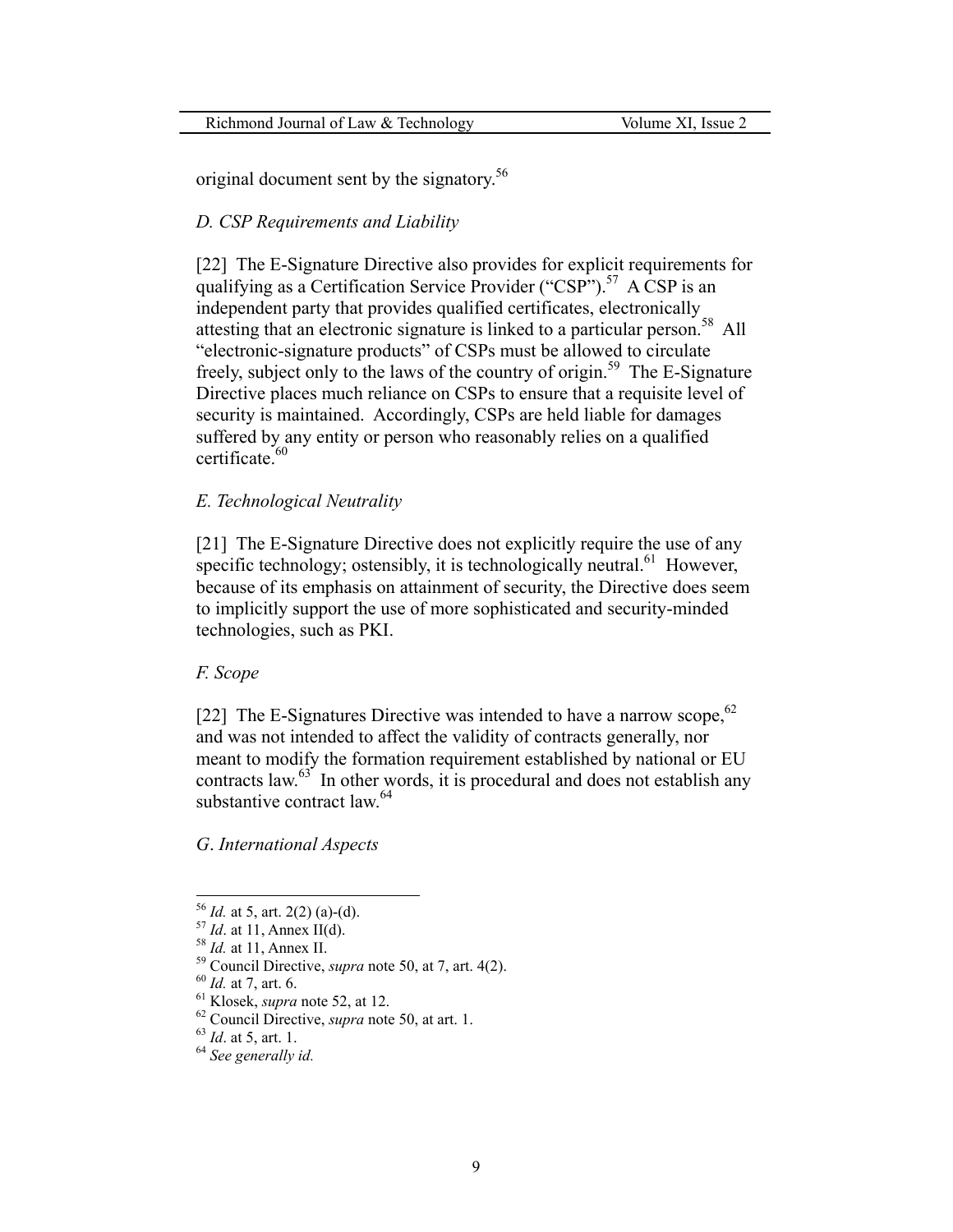[23] The Directive encouraged the development of e-commerce on a global scale by requiring cooperation in the recognition and acceptance of qualified certificates issued by CSPs located outside the EU, provided that the foreign CSP fulfills the requirements established in the E-Signatures Directive.<sup>[65](#page-10-0)</sup> This international application of the E-Signatures Directive distinguishes it from the EU E-Commerce Directive, which does not have international application.<sup>66</sup>

## V I. U.K. LAW OF DIGITAL SIGNATURES AND E-**COMMERCE**

*A. Electronic Signatures Regulations 2000 and Electronic Communications Act 2000* 

[24] The U.K. Electronic Signatures Regulations 2000 ("E-Sign Regulations") went into force on March  $\overline{8}$ , 2002.<sup>[67](#page-10-2)</sup> The purpose of E-Sign Regulations is to implement certain provisions of the EU E-Signatures Directive, most notably the provisions pertaining to Cryptography Service Providers ("Cryptography SPs"), including liability and data protection.<sup>[68](#page-10-3)</sup> On May 25, 2000, the U.K. Electronic Communications Act 2000 ("ECA") was enacted.<sup>69</sup> It provided that responsibility for the establishment of a register of approved Cryptography SPs lies with the Secretary of State.<sup>70</sup>

[25] The U.K. adopted the same definitions as the EU E-Signatures Directive for "e-signature," "e-signatory," and Cryptography  $SP<sup>71</sup>$  Legal persons can be signatories, but no definition was provided for "secure signature creation device."<sup>72</sup> The same two types of signatures ("Basic" and "Advanced") were adopted by the U.K. as in the EU E-Signatures Directive.<sup>73</sup> Since U.K. law does not distinguish the concept of "handwritten" signature, it was not necessary to specifically recognize an

<span id="page-10-0"></span>

<span id="page-10-2"></span><span id="page-10-1"></span>

<sup>&</sup>lt;sup>65</sup> *Id.* at 8, art. 7(1)(a).<br><sup>66</sup> *Id.* at 9, cmt. 58.<br><sup>67</sup> Interdisciplinary Centre for Law & Info. Tech., Katholieke Universiteit Leuven, *Study for the European Commission: The Legal and Market Aspects of Electronic Signatures*, 215-16 (2003) [hereinafter *Legal and Market Aspects*].<br>
<sup>68</sup> *Id.* at 215.<br>
<sup>69</sup> Electronic Communications Act, 2000, c.7 (Eng.).<br>
<sup>70</sup> *Id.* at c.7, s.1.<br>
<sup>71</sup> *Legal and Market Aspects, supra* note 67.<br>
<sup>72</sup> *Id.*<br>
<sup>73</sup>

<span id="page-10-3"></span>

<span id="page-10-4"></span>

<span id="page-10-5"></span>

<span id="page-10-6"></span>

<span id="page-10-7"></span>

<span id="page-10-8"></span>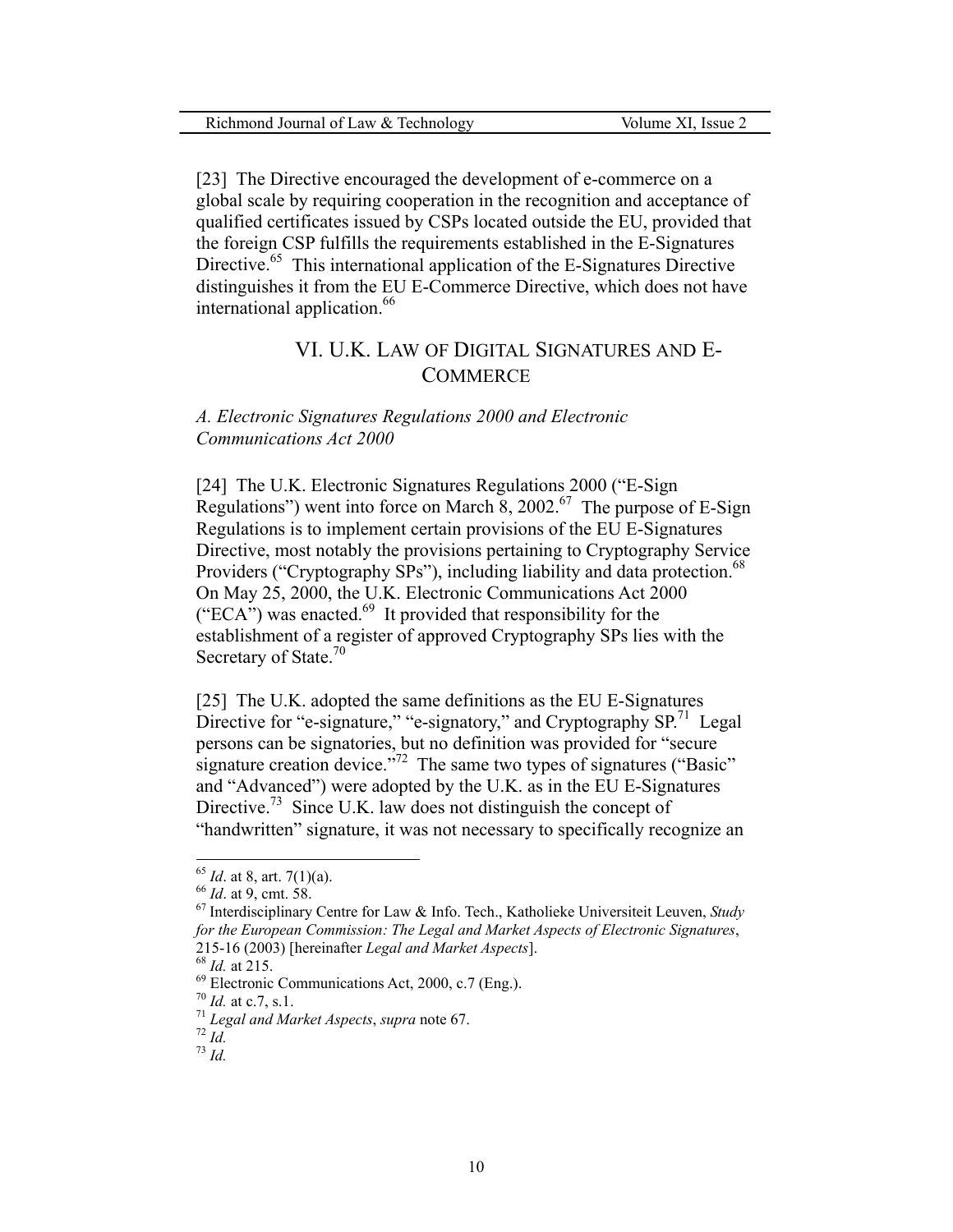"e-signature" as an alternative to a handwritten one.<sup>74</sup> However, "various [U.K.] legislative acts have generally recognized [sic] that an e-signature is a valid form of signature in the specific context concerned."<sup>75</sup>

[26] The ECA "addresses the admissibility but not the legal effectiveness" of an e-signature.[76 L](#page-11-2)egal effectiveness is "generally addressed through specific Orders" of a court, and they are "generally valid in the absence of specific legislation" to the contrary.<sup>77</sup> E-signatures are admissible as evidence in court, but their probative value is to be decided by the court on a case-by-case basis.<sup>78</sup> In some special situations, e-signatures may be prohibited.[79](#page-11-5)

[27] The E-Sign Regulations adopted the same grounds for liability of Cryptography SPs as in the EU E-Signatures Directive.<sup>80</sup> However, the E-Sign Regulations established a "[r]everse burden of proof," with "[n]o express liability limitations as in the Directive."<sup>81</sup> Thus, tort rules of proximate causation apply. [82](#page-11-8)

[28] The E-Sign Regulations provide for data protection obligations of the Cryptography SP only.<sup>83</sup> Enforceability clauses are included and the scope of their applicability is explained. $84$  Although specific data protection restrictions for Cryptography SPs are included, no specific reference is made to the U.K. Data Protection Act.<sup>[85](#page-11-11)</sup>

VII. U.S. LAW OF DIGITAL SIGNATURES AND E-COMMERCE

*A. U.S. Model State Law: The UETA*

[29] After e-commerce began to develop in the 1990s, U.S. states began

- <span id="page-11-0"></span> $\frac{1}{74}$  Id.
- <span id="page-11-1"></span>
- <span id="page-11-3"></span><span id="page-11-2"></span>

<span id="page-11-5"></span>

<sup>&</sup>lt;sup>75</sup> Id.<br>
<sup>76</sup> Id.<br>
<sup>77</sup> Legal and Market Aspects, supra note 67.<br>
<sup>78</sup> Id.<br>
<sup>81</sup> Id.<br>
<sup>81</sup> Id.<br>
<sup>82</sup> Id.<br>
<sup>83</sup> Legal and Market Aspects, supra note 67.<br>
<sup>84</sup> Id.<br>
<sup>83</sup> Legal and Market Aspects, supra note 67.<br>
<sup>84</sup> Id.

<span id="page-11-4"></span>

<span id="page-11-7"></span><span id="page-11-6"></span>

<span id="page-11-8"></span>

<span id="page-11-9"></span>

<span id="page-11-10"></span>

<span id="page-11-11"></span>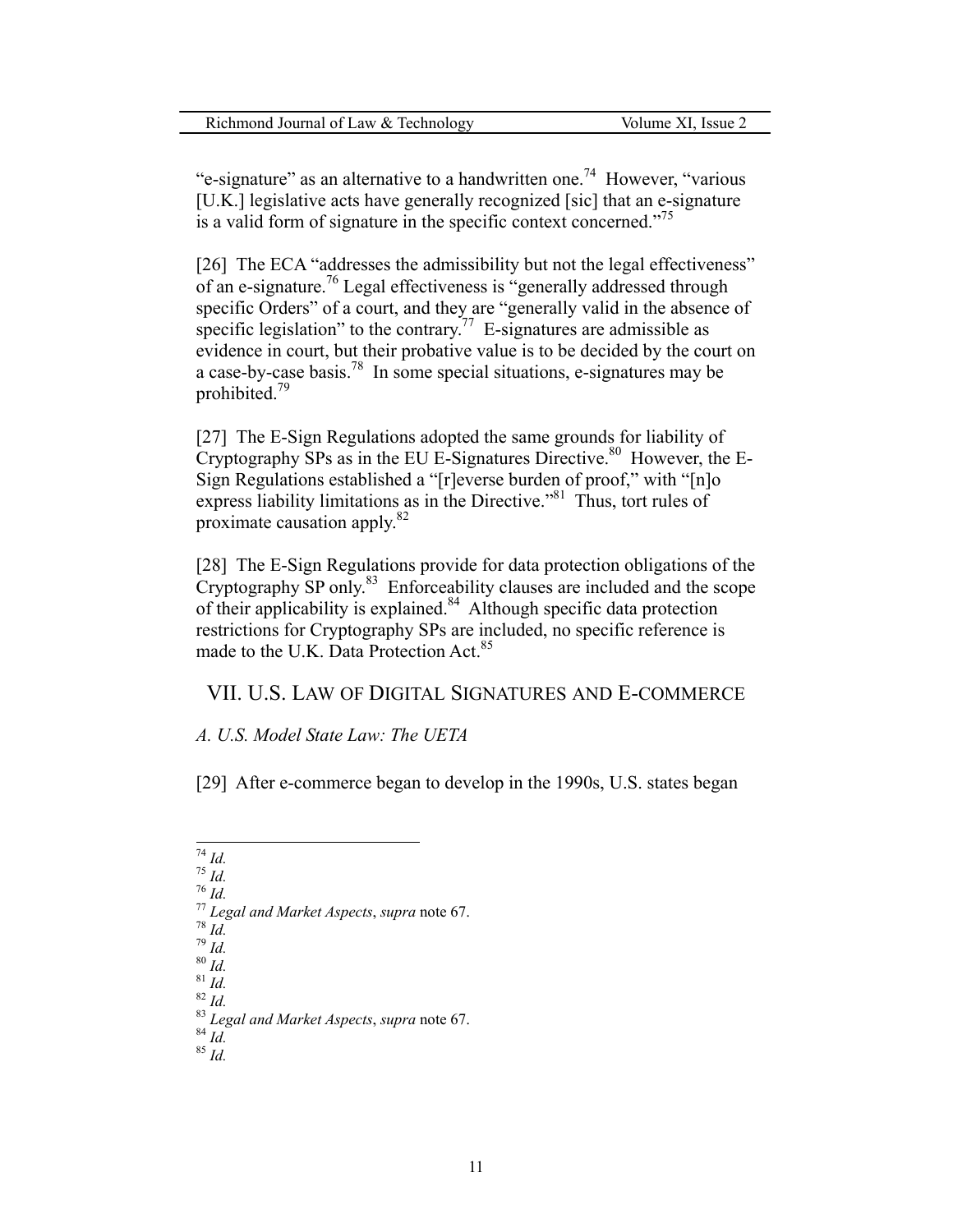to enact laws to regulate it. $86$  In an effort to move toward uniformity in these laws, the U.S. National Conference of Commissioners on Uniform State Laws ("NCCUSL") created the Uniform Electronic Transactions Act ("UETA"),  $8^{\gamma}$  a model law. Since its creation, the UETA has been adopted in almost all U.S. jurisdictions, either in its original form or with amendments.<sup>[88](#page-12-2)</sup>

#### 1. Purpose

[30] The purpose of the UETA is to facilitate e-commerce by giving electronic records and agreements the same legal status as "hard" copy records and agreements. Like the EU Directive and its U.S. federal counterpart, E-Sign, UETA is procedural and does not affect the substantive law of contracts.<sup>[89](#page-12-3)</sup>

#### 2. Section 7: The Centerpiece

[31] The heart of the UETA is found in section 7, which states:

A record or signature may not be denied legal effect or enforceability solely because it is in electronic form. A contract may not be denied legal effect or enforceability solely because an electronic record was used in its formation.

If a law requires a record to be in writing, an electronic record satisfies the law.

If a law requires a signature, an electronic signature satisfies the law.<sup>90</sup>

[32] The UETA's definitions of "transaction,"<sup>[91](#page-12-5)</sup> "electronic,"<sup>92</sup> "electronic record,"<sup>93</sup> and "electronic signature"<sup>94</sup> are broadly worded and inclusive.

<span id="page-12-0"></span><sup>86</sup> Ian A. Rambarran, *I Accept, But Do They?: The Need for Electronic Signature*  Legislation on Mainland China, 15 TRANSNAT'L LAW. 405, 417-18 (2002).<br><sup>87</sup> UNIF. ELEC. TRANSACTIONS ACT, 7A U.L.A. 23 (2002 & Supp. 2004).<br><sup>88</sup> Christopher William Pappas, *Comparative U.S. & EU Approaches to E-Commerce* 

<span id="page-12-2"></span><span id="page-12-1"></span>*Regulation: Jurisdiction, Electronic Contracts, Electronic Signatures and Taxation*, 31 DENV. J. INT'L L. & POL'Y 325, 341 (2002). 89 *Id.*

<span id="page-12-3"></span>

<span id="page-12-4"></span><sup>&</sup>lt;sup>90</sup> UNIF. ELECTRONIC TRANSACTIONS ACT, 7A U.L.A. 252 (2002).<br><sup>91</sup> *Id*. § 2(16), at 227.<br><sup>92</sup> *Id*. § 2(5), at 226.<br><sup>93</sup> *Id*. § 2(7), at 226.<br><sup>94</sup> *Id*. § 2(8), at 226.

<span id="page-12-5"></span>

<span id="page-12-6"></span>

<span id="page-12-7"></span>

<span id="page-12-8"></span>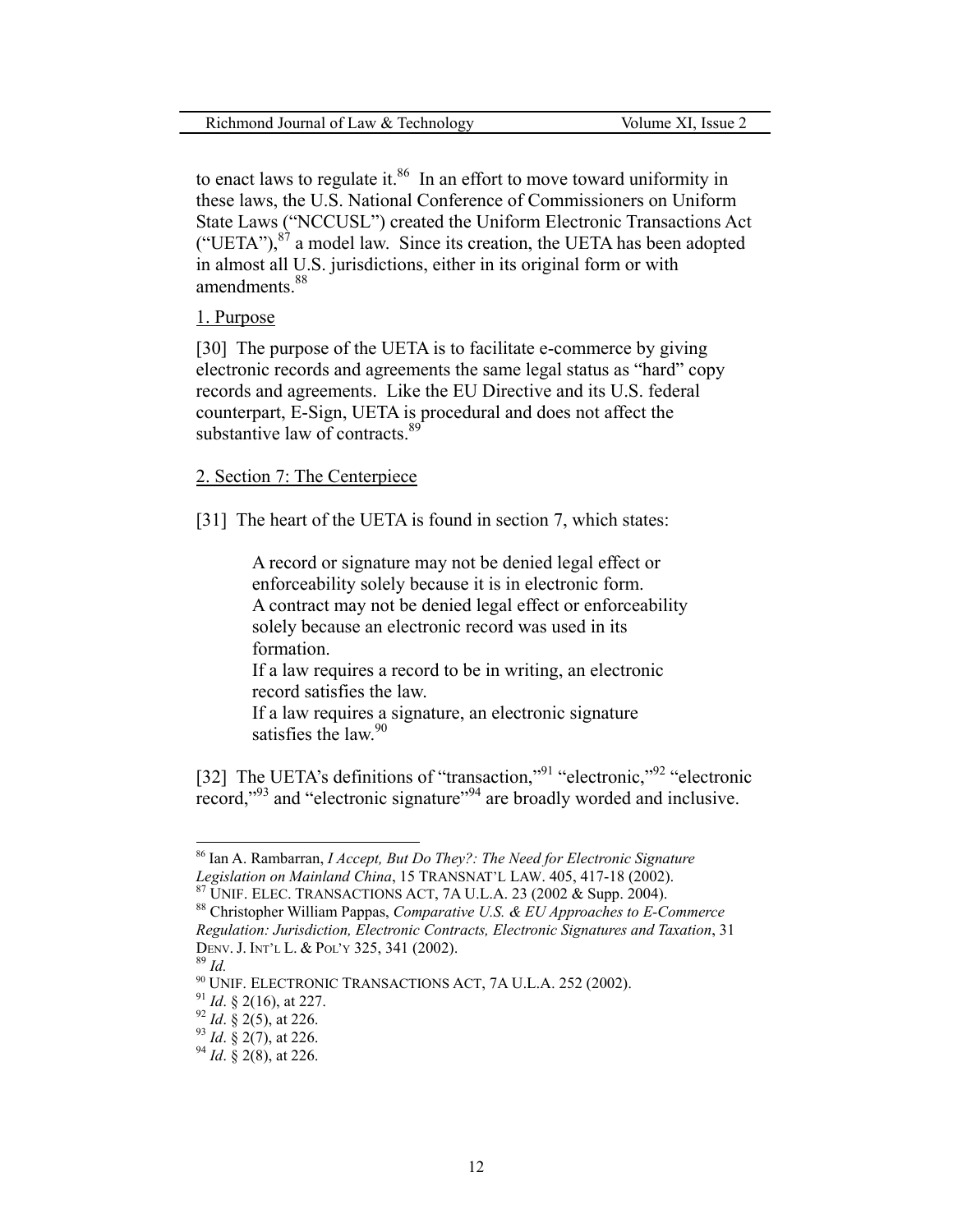#### 3. Exclusions

[33] The UETA provides for several "safe havens" which escape its coverage. The UETA does not apply to: (1) wills and trusts;  $95(2)$ transactions that are covered by the Uniform Commercial Code ("UCC"), other than documents invoking Section 1-107 and 1-206, Article 2 and Article 2A;  $^{96}_{0}$ (3) the Uniform Computer Information Transactions Act ("UCITA");<sup>97</sup> and (4) other laws to be identified by the states.<sup>98</sup>

#### 4. Attribution; Sworn Statements

[34] The UETA's attribution procedures are used to decide whether an electronic record or an electronic signature can be legally linked to a person or entity.<sup>99</sup> Section 9(a) of the UETA maintains that an electronic record or signature can be attributed to a party if it is the result of that party's actions.<sup>[100](#page-13-5)</sup> The UETA disposes of the notarization requirement by simply stating that an electronic record satisfies that requirement if it is attached or logically associated with the signature or record of the person authorized to sign the record.<sup>101</sup>

#### 5. Use of Electronic Agents; Admissibility; Technological Neutrality

[35] Under the UETA, it is perfectly acceptable for a contract to be entered into through the use of an electronic agent. This is allowed even though no person was aware of the electronic agent's action or the resulting contract.<sup>102</sup> In any legal proceeding, "evidence of a record or signature may not be excluded solely because it is in electronic form."<sup>103</sup> The UETA is "technologically neutral" and does not give any preference to more sophisticated or more secure technologies, such as PKI.<sup>104</sup>

#### 6. Electronic "Mailbox Rule"

<span id="page-13-1"></span><span id="page-13-0"></span>

<sup>&</sup>lt;sup>95</sup> *Id.* § 3(b)(1), at 235.<br><sup>96</sup> UNIF. ELECTRONIC TRANSACTIONS ACT § 3(b)(2), 7A U.L.A. 252 (2002).<br><sup>97</sup> *Id.* § 3(b)(3), at 235.<br><sup>98</sup> *Id.* § 9(a), at 261.<br><sup>99</sup> *See id.* § 9, at 261.<br><sup>100</sup> *Id.* § 9(a), at 261.<br><sup>101</sup>

<span id="page-13-2"></span>

<span id="page-13-3"></span>

<span id="page-13-4"></span>

<span id="page-13-5"></span>

<span id="page-13-6"></span>

<span id="page-13-7"></span>

<span id="page-13-8"></span>

<span id="page-13-9"></span>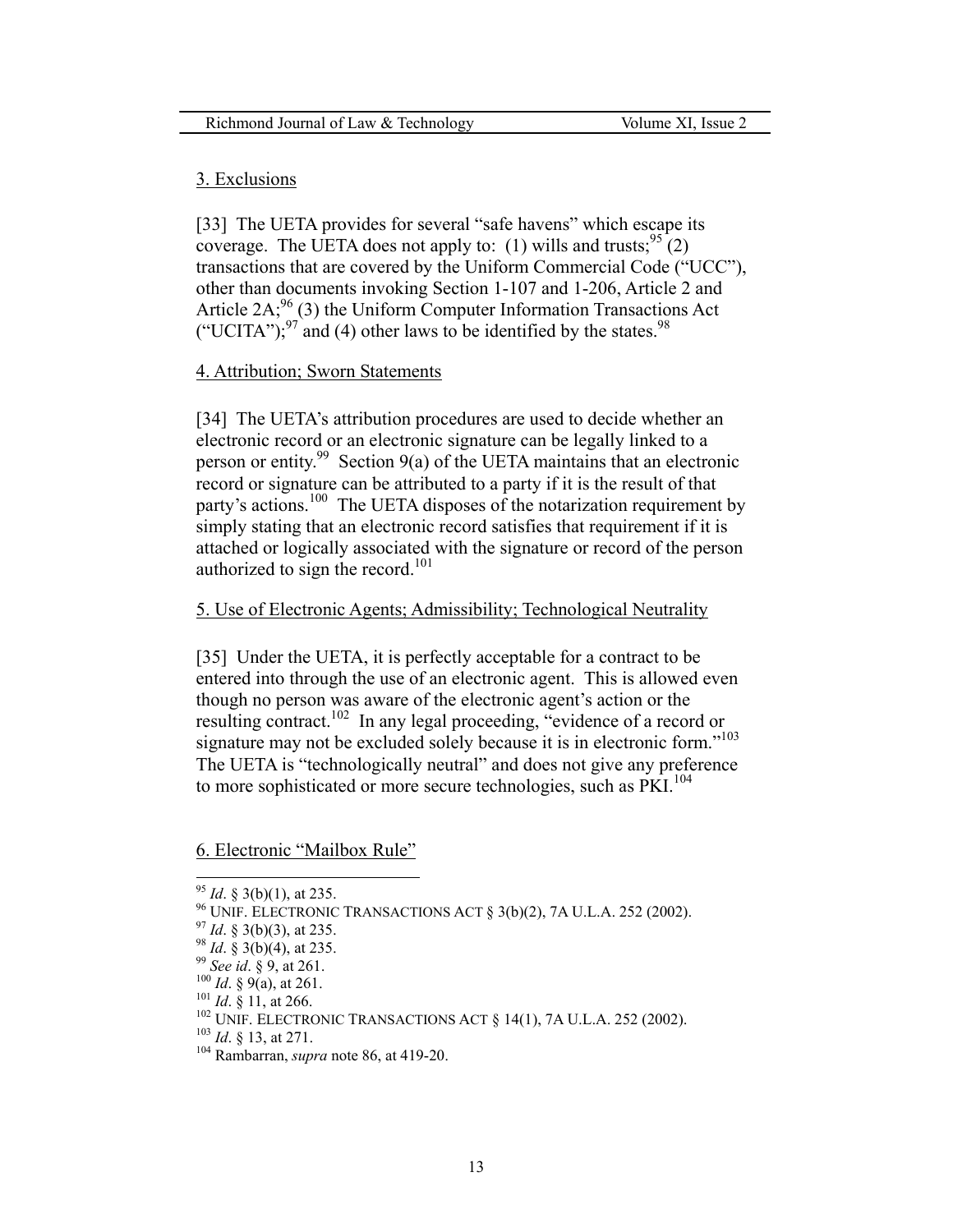[36] An electronic message will be considered "sent" when it is properly addressed or directed through an information processing system pursuant to the instructions of the recipient.<sup>105</sup> An electronic message will be considered "received" when it enters a previously designated information processing system and is capable of being retrieved by the recipient.<sup>106</sup> For example, if a business agreement is to be formed via e-mail, a contract will come into existence at the moment the offeree sends a message of acceptance to the offeror at the e-mail address provided to the offeree by the offeror. The contract will exist as soon as the acceptance could have been retrieved by the offeror, notwithstanding that the offeror has not yet read the message of acceptance. This is similar to the impact of the traditional "mailbox rule."<sup>[107](#page-14-2)</sup>

#### 7. Transferable Records

[37] Finally, the UETA effectively supplements the UCC. Under the UETA, negotiable instruments (promissory notes under UCC Article 3, and other documents under UCC Article 7) are considered to be "transferable records" when in electronic form.<sup>108</sup>

#### *B. U.S. Federal Law: E-Sign*

[38] The UETA was drafted in hopes of achieving a degree of uniformity in e-commerce law among the states.<sup>109</sup> In order to motivate states to adopt e-commerce laws which fully comported with the UETA, and to ensure that all states recognized the validity of contracts entered into electronically, the U.S. Congress passed the Electronic Signatures in Global and National Commerce Act,<sup>110</sup> popularly referred to as "E-Sign." It was promptly signed into law by President Clinton and it became effective on October 1, 2000.<sup>111</sup> E-Sign has more commonalities with the UETA than it has differences. E-Sign, like the UETA, is procedural in

<span id="page-14-0"></span> $^{105}$  UNIF. ELECTRONIC TRANSACTIONS ACT § 15(a)(1), 7A U.L.A. 274 (2002).

<span id="page-14-2"></span><span id="page-14-1"></span><sup>&</sup>lt;sup>106</sup> Id. § 15(b), at 274-75.<br><sup>107</sup> For an explanation of the "mailbox rule", see 2 SAMUEL WILLISTON, WILLISTON ON CONTRACTS § 6:32 (Richard A. Lord ed., 4th ed. 2001).<br><sup>108</sup> UNIF. ELECTRONIC TRANSACTIONS ACT § 16, 7A U.L.A. 279 (2002).<br><sup>109</sup> See S. CONF. REP. NO. 106-76, at S5282 (2000).<br><sup>110</sup> Electronic Signatures in Global and Nati

<span id="page-14-3"></span>

<span id="page-14-4"></span>

<span id="page-14-5"></span><sup>(2000). 111</sup> Amy J. Dunn, *Survey of Legislation: Uniform Electronic Transactions Act*, 24 U. ARK.

<span id="page-14-6"></span>LITTLE ROCK L. REV*.* 603, 612 (2002).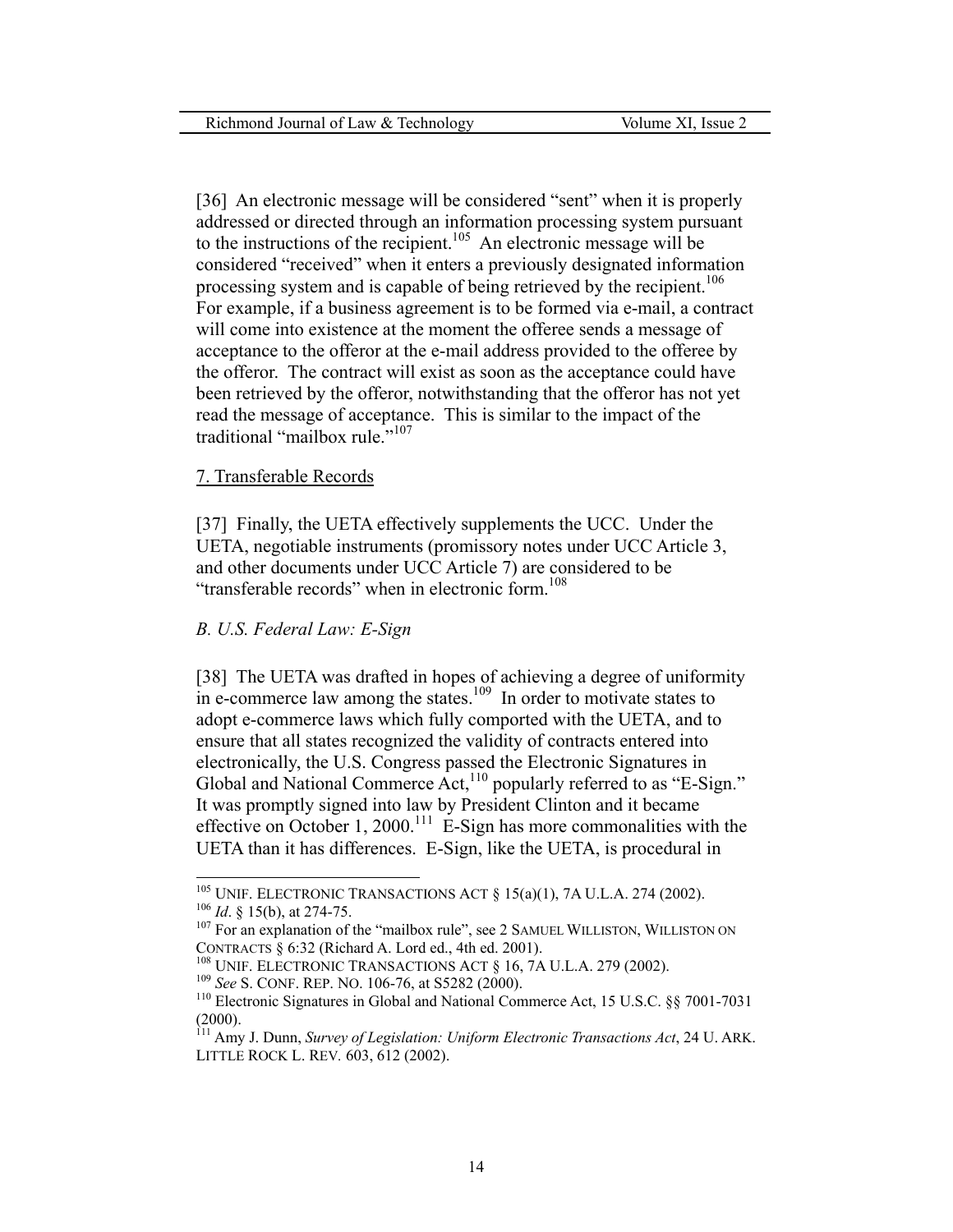| Richmond Journal of Law & Technology | Volume XI, Issue 2 |
|--------------------------------------|--------------------|
|                                      |                    |

nature and does not replace the substantive law of contracts.<sup>112</sup> E-Sign also recognizes the legal validity of electronic contracts<sup>113</sup> and electronic signatures.<sup>114</sup> It provides for legal recognition of transferable records which are in electronic form.<sup>[115](#page-15-3)</sup>

#### 1. Similarities to the UETA

[39] E-Sign provides for legal recognition of contracts which are formed exclusively though use of electronic agents.<sup>116</sup> It gives a party the legal right to demand a "hard" copy instead of being forced to accept an electronic copy.<sup>[117](#page-15-5)</sup> And, E-Sign, like the UETA, is not applicable to wills and instruments covered under the UCC (other than UCC Sections 1-107 and 1-206 and Articles 2 and 2A).[118](#page-15-6)Furthermore, E-Sign continues the tradition of technological neutrality which was adopted in the UETA.<sup>[119](#page-15-7)</sup> No particular form of technology, such as PKI or biometrics, receives any favoritism or preference; an open mind is maintained toward all of them. Finally, E-Sign's definitions of "electronic,"<sup>[120](#page-15-8)</sup> "electronic signature,"<sup>[121](#page-15-9)</sup> and others are as broadly worded and inclusive as UETA's definitions.

## 2. Departures from the UETA

[40] However, E-Sign is not a clone of the UETA. For example, E-Sign does not contain anything analogous to the mailbox rule, as the UETA does[.122](#page-15-10) Furthermore, E-Sign lacks any guidelines for attributing an electronic signature to an individual.

<span id="page-15-0"></span><sup>112</sup> Benjamin Suksomnil, *An Analysis of the Electronic Signatures in Global and National Commerce Act and Its Effects on E-Commerce and the Online Consumer*, 2002

<span id="page-15-1"></span>

<span id="page-15-2"></span>

<span id="page-15-3"></span>

<span id="page-15-4"></span>

<span id="page-15-6"></span><span id="page-15-5"></span>

<sup>&</sup>lt;sup>113</sup> 15 U.S.C. § 7001(a).<br><sup>114</sup> *Id.*<br><sup>115</sup> *Id.* § 7001(b)(1).<br><sup>116</sup> *Id.* § 7001(h).<br><sup>117</sup> *Id.* § 7001(b)(2).<br><sup>117</sup> *Id.* § 7003(a)(1), (3). E-Sign also does not apply to: (1) judicial documents; (2) creditor proceedings; and (3) certain documents pertaining to the transportation of hazardous materials. *Id.* § 7003(b)(1), (2)(B), (3). <sup>119</sup> Suksomnil, *supra* note 112, §§ V, VI. <sup>120</sup> 15 U.S.C. § 7006(2). <sup>121</sup> *Id.* § 7006(5).

<span id="page-15-7"></span>

<span id="page-15-8"></span>

<span id="page-15-9"></span>

<span id="page-15-10"></span><sup>122</sup> *See* Suksomnil, *supra* note 112, § V.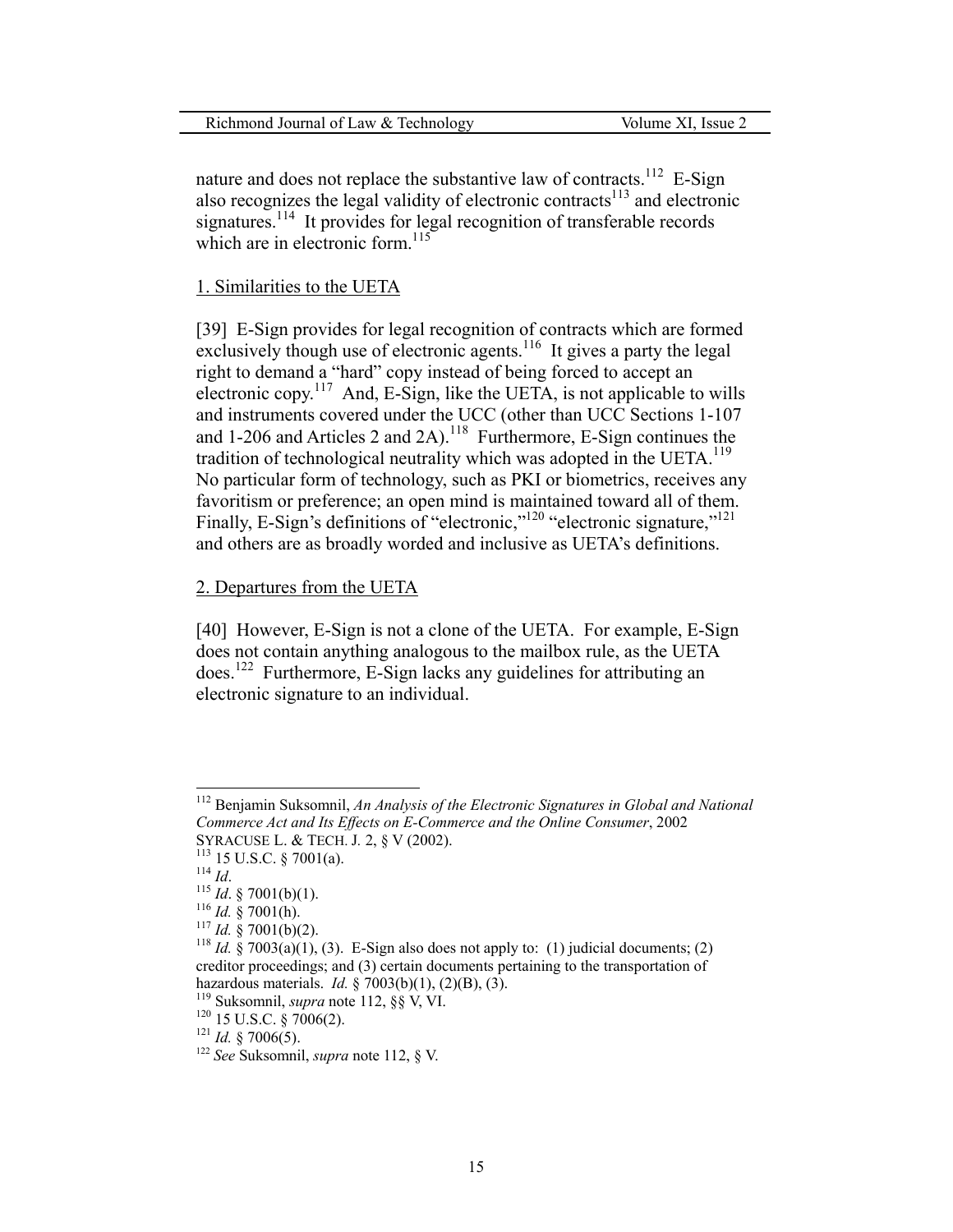#### 3. Consumer Protections

[41] The most significant and dramatic difference is E-Sign's inclusion of consumer protection provisions.<sup>123</sup> The U.S. Congress was very concerned with ensuring that consumer rights were recognized and maintained in e-commerce law.<sup>124</sup> Under E-Sign, any law that requires information relating to a transaction to be provided to a consumer will be satisfied with an electronic record if: (1) the consumer affirmatively consents after being provided with a clear and conspicuous statement informing the consumer of her rights and obligations;<sup>125</sup> (2) prior to consenting, the consumer is notified of her right to withdraw consent and the procedure for doing so;<sup>126</sup> (3) the consumer consents electronically in such a manner that demonstrates that the consumer can access the information that is the subject of the consent;<sup>127</sup> and (4) after consenting, the consumer is provided with a statement pertaining to any changes in the software or hardware necessary to access the information that the consumer originally consented to and must be allowed to withdraw her consent without cost.<sup>128</sup> Notwithstanding the above, a contract entered into by a consumer cannot be denied legal effect for the sole reason that disclosures were given in electronic form without the consumer's consent.[129](#page-16-6) Furthermore, E-Sign does not affect the content, timing or location of any required disclosures.<sup>130</sup>

#### 4. The Preemption Clause and its Undesirable Result

[42] Pursuant to E-Sign's Preemption Clause, E-Sign will preempt any state law that addresses the same issues as E-Sign, unless:(1) the state has adopted the UETA in its *original* form, without modification;<sup>131</sup> or (2) the state has adopted other procedures or requirements which are consistent with E-Sign pertaining to electronic records and electronic signatures in ecommerce.<sup>132</sup>

<span id="page-16-0"></span><sup>123 15</sup> U.S.C. § 7001(c); Jamie A. Splinter, Comment, *Does E-Sign Preempt the Illinois Electronic Commerce Security Act?*, 27 S. ILL. U. L.J. 129, 135 (2002).<br><sup>124</sup> See S. CONF. REP. NO. 106-76, at S5282-83 (2000).<br><sup>125</sup> 15 U.S.C. § 7001(c)(1)(A)-(B).<br><sup>126</sup> *Id.* § 7001(c)(1)(B)(i)(II), (iii).<br><sup>127</sup> *Id.* §

<span id="page-16-1"></span>

<span id="page-16-2"></span>

<span id="page-16-3"></span>

<span id="page-16-4"></span>

<span id="page-16-5"></span>

<span id="page-16-6"></span>

<span id="page-16-7"></span>

<span id="page-16-8"></span>

<span id="page-16-9"></span>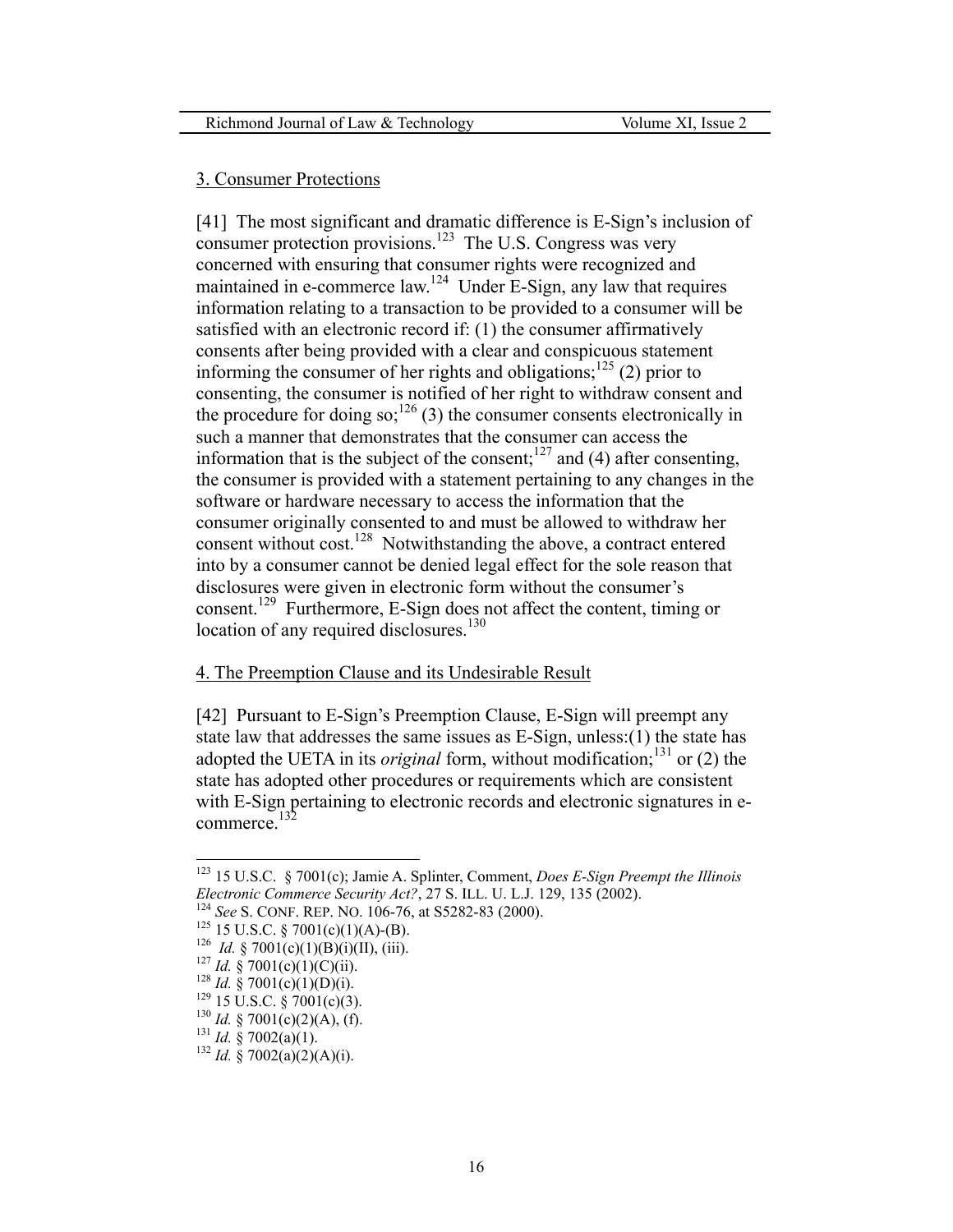[43] In adding the preemption clause to E-Sign, the U.S. Congress attempted to achieve uniformity in e-commerce law pertaining to electronic records and signatures.[133](#page-17-0)Unfortunately, that aspiration has not been realized. The preemption criteria are murky and vague; it is not at all clear-cut as to when E-Sign will preempt state law and when it will not. The U.S. is left with a "patchwork quilt" of non-uniform state laws applicable to e-commerce.<sup>[134](#page-17-1)</sup>

#### VIII. THREE CATEGORIES OF DIGITAL SIGNATURE LAWS

[44] Many countries have now adopted some form of digital signature law. These laws may be grouped into three categories.

#### *A. Prescriptive Law*

[45] Countries that have adopted these laws have mandated PKI technology for use in digital signatures.<sup>135</sup> This category includes Germany, Italy, Malaysia, and Russia.<sup>136</sup> Unlimited liability may be imposed for negligent loss of a private key resulting in loss or damage.<sup>[137](#page-17-4)</sup>

#### *B. Hybrid Model*

[46] Hybrid laws are more market-driven.<sup>138</sup> Examples are the EU Directive, the U.N. Model Law, Singapore (with an e-signature law resembling the U.N. Model Law), and Bermuda.<sup>139</sup> These laws have "limited technological neutrality."<sup>140</sup> However, if the specified

<span id="page-17-0"></span><sup>&</sup>lt;sup>133</sup> *See* S. CONF. REP. NO. 106-76, at S5282 (2000).<br><sup>134</sup> One commentator, Ms. Celeste May, noted that,

<span id="page-17-1"></span>

There are basically two schools of thought out there [on preemption].... One is that if you change anything in the NCCUSL version of UETA then all of the bill would be subject to federal preemption by E-Sign. The other school of thought is that if that if you change it, then only that section that has been changed will be subject to preemption under federal law.

Nathan A. Huey, Note, *E-Mail and Iowa's Statute of Frauds: Do E-Sign and UETA Really Matter?*, 88 IOWA L. REV. 681, 696 n.80 (2003).<br><sup>135</sup> Fischer, *supra* note 15, at 234.<br><sup>136</sup> *Id.*<br><sup>137</sup> *Id.* <sup>138</sup> *Id.* at 235.<br><sup>139</sup> *Id.* <sup>140</sup> *Id.* at 236.

<span id="page-17-2"></span>

<span id="page-17-3"></span>

<span id="page-17-4"></span>

<span id="page-17-5"></span>

<span id="page-17-6"></span>

<span id="page-17-7"></span>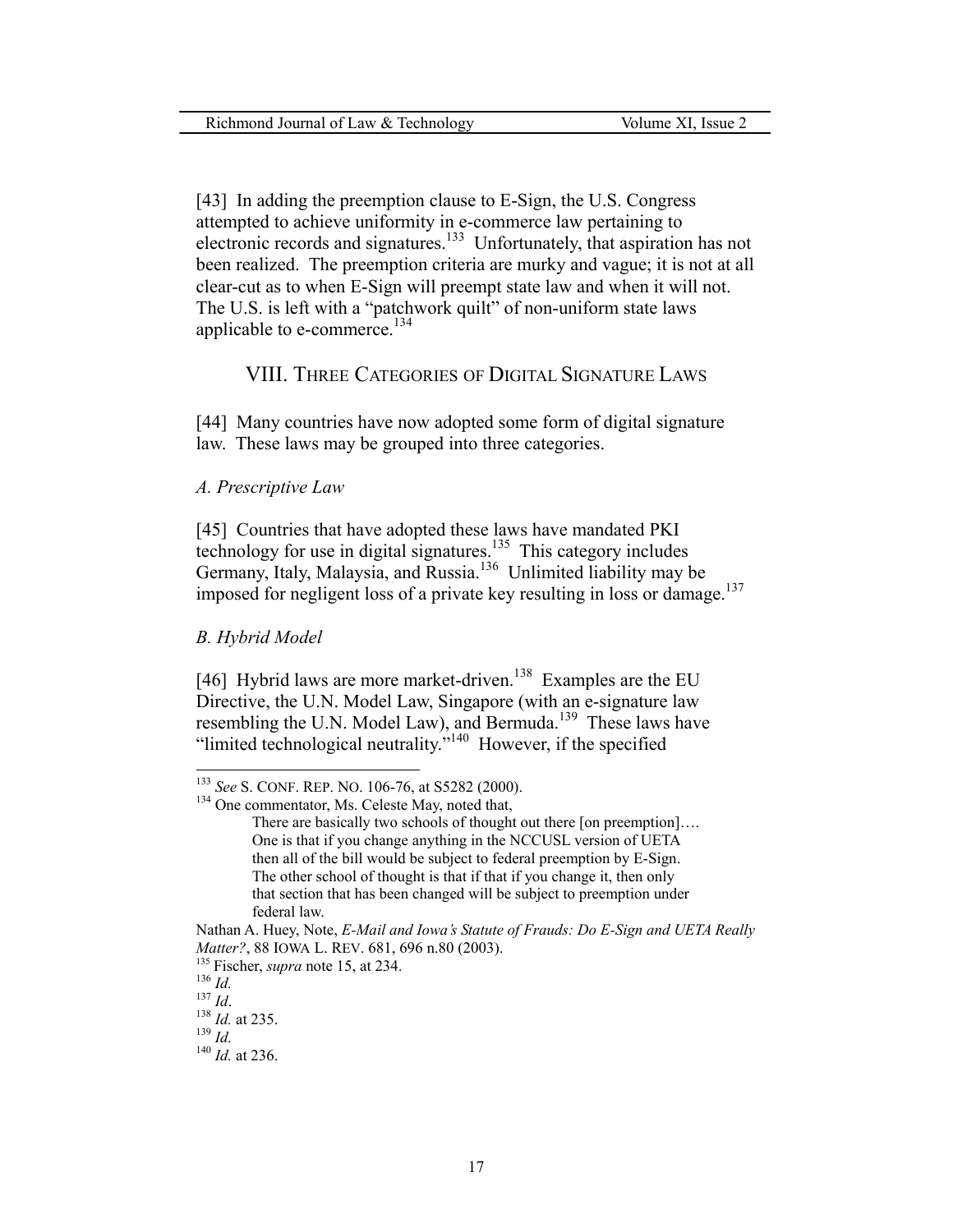requirements are met, "certain favored technologies are afforded special presumptions, such as a presumption of authenticity.<sup> $141$ </sup> The only existing technology that appears to meet the requirements of the EU Directive's "advanced electronic signature" is PKI.<sup>142</sup> The hybrid model allows CSPs to limit their liability by specifying limitations on the qualified certificate.<sup>143</sup> Hybrid models purport to be more flexible and adaptable to new technological developments, while simultaneously building public trust in digital signatures.<sup>144</sup>

#### *C. "Minimalist" Laws*

[47] Countries with minimalist laws are extremely market-oriented and permissive[.145](#page-18-4) Most common law jurisdictions of the world have adopted this approach, including the U.K., U.S., Australia, and New Zealand.<sup>146</sup> Minimalist laws are completely technology-neutral.<sup>147</sup> For example, the U.S. E-Sign and the UETA "provide that [] no electronic signatures of whatever type may be denied legal effect ... because it is [sic] in electronic form. No special presumptions are given to PKI, or to any other particular technology.<sup>5148</sup> Critics of the minimalist approach contend that it is too vague and creates too much legal uncertainty.<sup>[149](#page-18-8)</sup>

#### IX. CONCLUSIONS AND RECOMMENDATIONS

[48] 1. The U.K. and U.S. are too "minimalist" and need to achieve more stringency and standardization in their e-signature laws. The European Union took a hybrid approach and has provided a model worthy of emulation by the U.K., U.S., and other "minimalist" countries. Although not requiring the utilization of a specific technology, the EU Directives do place "advanced" e-signatures on a pedestal, and the only technology currently able to meet the "advanced" requirements is PKI. Therefore, the EU, by defining the "advanced" e-signature so stringently, has called for the utilization of PKI, by implication, while keeping an open mind to new technologies that will undoubtedly become available in the future.

<span id="page-18-0"></span>

<span id="page-18-1"></span>

<span id="page-18-2"></span>

<span id="page-18-3"></span>

<span id="page-18-4"></span>

<span id="page-18-6"></span><span id="page-18-5"></span>

<sup>141</sup> Fischer, *supra* note 15, at 236.<br>
142 *Id.* at 237.<br>
143 *Id.* at 237.<br>
146 *Id.* at 237.<br>
147 Fischer, *supra* note 15, at 237.<br>
148 *Id.*<br>
149 *Id* 

<span id="page-18-7"></span>

<span id="page-18-8"></span>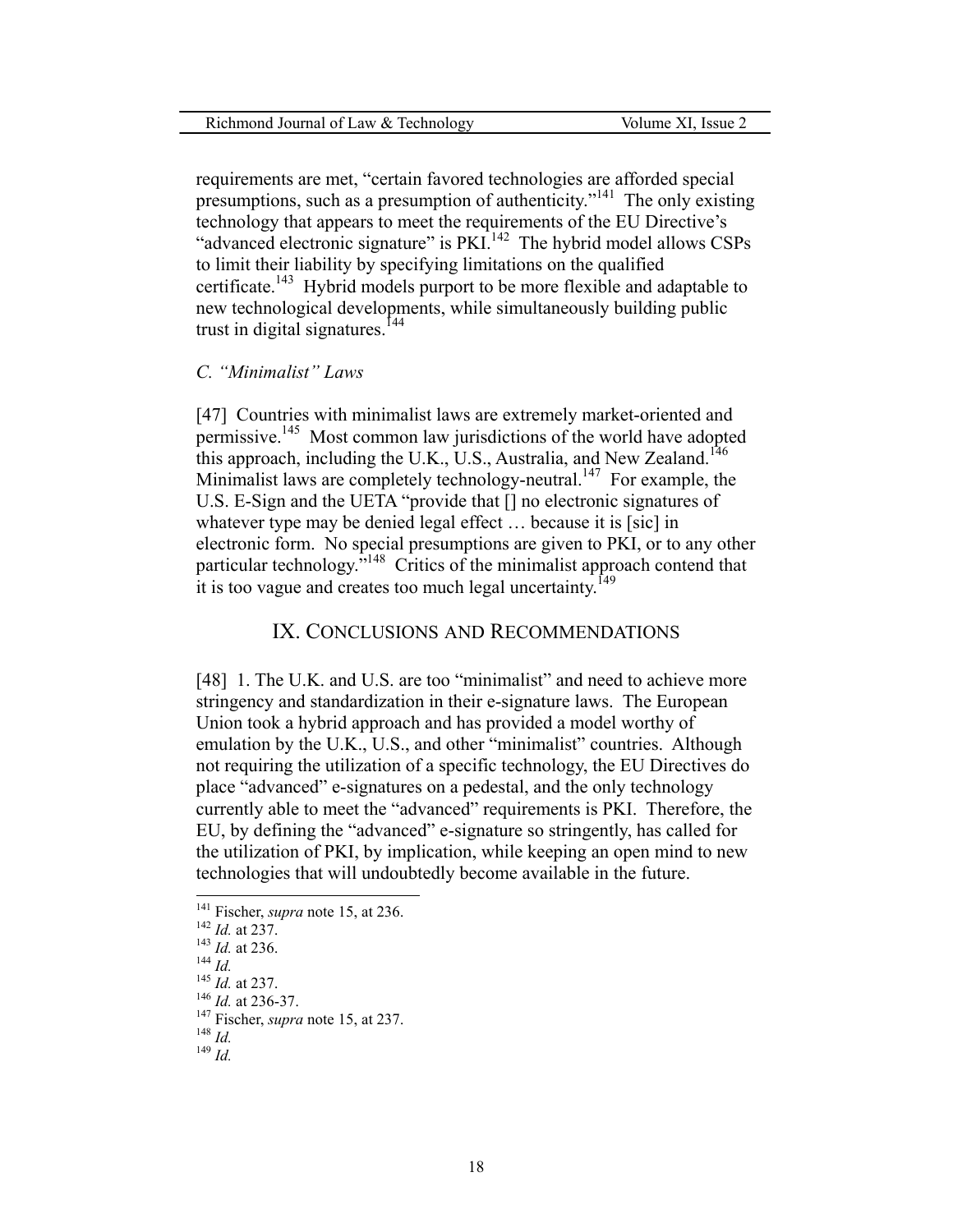[49] 2. The European Union has also provided high standards for Certification Service Providers. These standards, or legally equivalent ones, need to be implemented globally. To illustrate the importance of this, consider the following situation. If a U.S. firm is engaged in a business transaction with an EU firm, and is required to comply with EU law, the U.S. firm should use an advanced e-signature instead of a basic one. Furthermore, the advanced E-signature should be based on a qualified certificate created by a CSP, and all of the certification requirements in the U.S. must be legally equivalent to those in the EU.

[50] 3. The "patchwork quilt" of e-signature laws in the United States is a mess. It needs to be replaced with a national law applicable to all fifty states. E-Sign in its present form is a failure. E-Sign's preemption clause creates an uncertain, vague, and unpredictable situation in which no one can be sure just what the law is. The U.S. Congress should quickly "clean up" the mess by mandating, in no uncertain terms, E-Sign's preemption of all existing state laws currently in effect. In addition to the attainment of uniformity, another beneficial outcome would be the imposition of the consumer protection provisions which are a distinguishing aspect of E-Sign, and which were held in high regard by the Congress when it wrote E-Sign.

## X. TWO FINAL THOUGHTS: TRUST AND THE ENDLESS QUEST

[51] The adoption of high standards of internet security with digital signatures and other cutting-edge technologies will lead to more trust and confidence in the integrity of the process, which, in turn, will promote growth in e-commerce. Scott Lowry, CEO of a U.S. Certification Authority, observed:

For people to truly leverage the power of the Internet, they must have the same level of confidence in an online relationship as they do when meeting in person … [Digital signatures are] security tools that are backed by stringent policies and procedures allowing people to trust the authenticity and enforceability of electronic transactions.<sup>[150](#page-19-0)</sup>

<span id="page-19-0"></span><sup>&</sup>lt;sup>150</sup> Press Release, Digital Signature Trust, Digital Signature Trust Becomes Licensed as Certification Authority in Texas (May 16, 2001) (WESTLAW, PR Newswire).